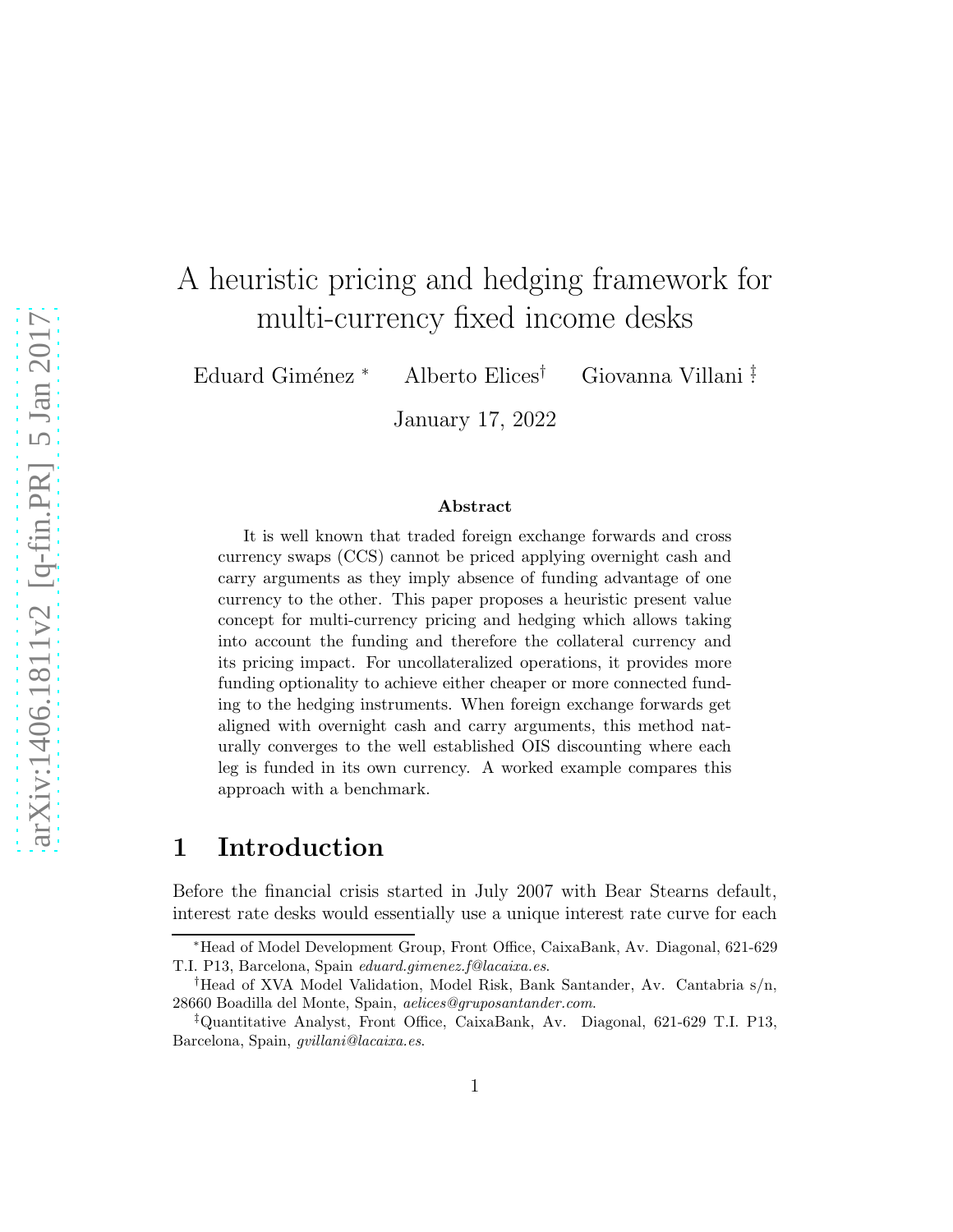currency to price and hedge derivative products. The crisis showed that big investment banks could default and therefore lending and borrowing activities became severely restricted no longer allowing for certain hedging strategies. Ever since, basis spreads of tenor swaps where no longer negligible.

After some debate, today there exists a broad consensus about how this issue must be handled for a single currency setting. Regarding different tenors, i.e. 3 and 6 month FRA (Forward Rate Agreement), as independent entities, leaves enough room for new variables to fit the arbitrage free equations that traded products must satisfy. In the single currency setting (see  $[1]$ ), the discount curve for each currency is build out of overnight indexed swaps (OIS) through a bootstrapping algorithm. Forward Libor estimation curves for each different tenor frequency are thereafter calculated out of par and tenor swap quotes by another bootstrapping algorithm based on the previously calculated discount curve. This setting is simply called OIS discounting and will be referred in this way throughout this paper.

In the cross currency swap market a similar situation exists. The price of traded foreign exchange (FX) forwards and cross currency swaps (CCS) cannot be exactly derived from arbitrage free models calibrated exclusively to swap markets on each currency and the FX spot price, (see [\[2\]](#page-18-1) for a heuristic analytic formula to predict basis tenor and cross currency swaps). This is so, because FX forward and CCS prices are driven, among other things, by trading flows and as long as the differences between the "theoretical" and market prices remain low, the expected return will not be enough to compensate the bank capital expenses. Unfortunately, for the multi-currency setting, it is not easy to introduce new variables in a similar way as it was for the single currency setting (see [\[3\]](#page-18-2)).

The paper proposes a heuristic present value concept (applied to deterministic cash flows) for multi-currency pricing and hedging illustrated for cross currency swaps. This naturally allows choosing the funding and therefore the collateral currency in the valuation and its pricing impact. Starting from OIS discounting in each currency, the approach is based on the decomposition of customized cross currency swaps as a combination of market quoted cross currency swaps plus a minor amount of additional cash flows which embed the pricing and hedging components which actually are model dependent. These minor additional cash-flows may then be funded in the collateral currency for collateralized operations. In addition, for uncollateralized operations these cash-flows may be funded in the cheapest currency or in the currency which provides the best connection with the products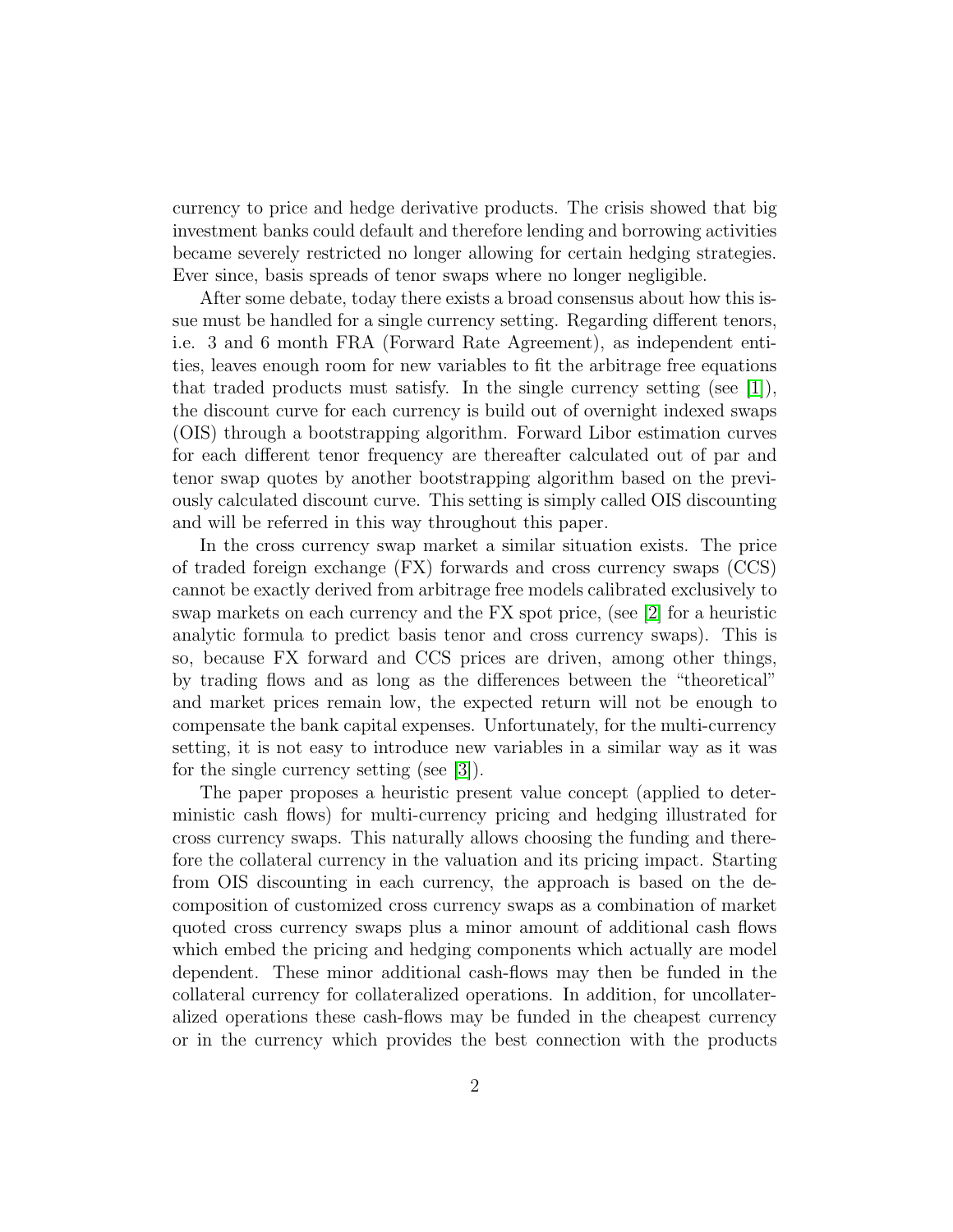used for hedging. When market foreign exchange forwards are replicated by overnight cash and carry arguments<sup>[1](#page-2-0)</sup>, this heuristic multi-currency pricing converges to OIS cash flow discounting in the currency in which cash flows are denominated. This heuristic framework is valid only for the most frequently traded products (e.g. swaps and cross currency swaps). Valuation of complex multi-currency exotic products such as callable swaps are beyond the scope of this framework.

When the paper assumes full collateralization of trades (see [\[1\]](#page-18-0)), it also considers a funding structure between Front Office desks and the balance sheet of the bank at the overnight index-rate, provided that desks do not have a consistent liquidity imbalance between borrowing and lending. When dealing with uncollateralized pricing and even if these hypotheses are not fulfilled, the collateralized framework will always provide a reference or theoretical price on top of which funding and credit value adjustments can be added.

Section [2](#page-2-1) shows how the funding (and collateral) currency is chosen for trading. The proposed decomposition method to price cross currency swaps and foreign exchange forwards is presented in sections [3](#page-8-0) and [4.](#page-10-0) Section [5](#page-13-0) compares the proposed method with a benchmark using a worked example. Finally, section [6](#page-17-0) concludes.

### <span id="page-2-1"></span>2 Choosing valuation perspective

The three basic structures which will be considered in this paper are the floating rate note (FRN), the resettable or marked-to-market cross currency swap (CCS) and the non-resettable cross currency swap (NCS). They will be respectively denoted by  $FRN_{\text{tot}}^{s}$  $\epsilon_{t_0,t_N}^{s^C}, \;CCS^{s^Cd,s^Cf}_{t_0,t_N}$  $_{t_0,t_N}^{sC_{d,s}C_f}$  and  $NCS_{t_0,t_N}^{sC_{d,s}C_f}$  $t_0, t_N$ , where  $C_d$ ,  $C_f$  and C are domestic, foreign or any given currency in which legs are denominated,  $t_0$  and  $t_N$  are the starting and ending dates of the structures,  $s^C$  are the spreads added to the floating leg denominated in currency  $C$  and  $X_i$  is the foreign exchange rate fixing at  $t_i$  to convert 1 unit of domestic currency to foreign. According to this notation, a long position on FRN receives the notional at  $t_0$  and pays it back at  $t_N$  and in between a floating leg of a given tenor frequency plus the spread  $s<sub>C</sub>$  is paid. A long position

<span id="page-2-0"></span><sup>1</sup>Overnight cash and carry arguments imply FX forwards calculated with OIS discount factors in both currencies. This implicitly assumes that funding in both currencies is symmetric and there is not a funding advantage of one currency with respect to the other.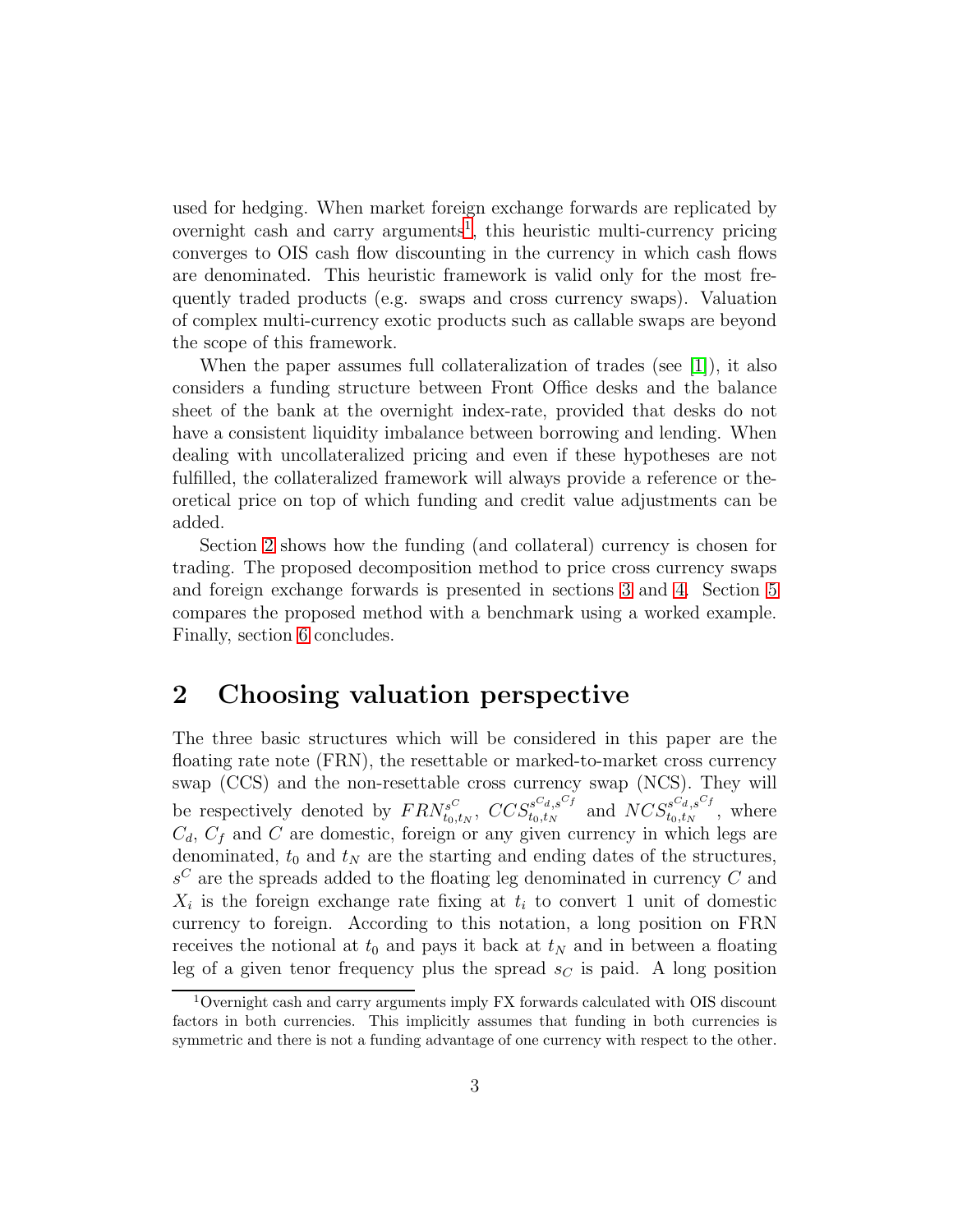on NCS exchanges notionals at  $t_0$  (receives 1 domestic and pays  $X_0$  foreign), does the reverse notional exchange at  $t_N$  and in between, floating payments plus spreads are exchanged (foreign are received and domestic paid). CCS follows the same convention but resets notionals on each payment date<sup>[2](#page-3-0)</sup>.

<span id="page-3-1"></span>
$$
NCS_{t_0,t_N}^{s^{C_d},s^{C_f}} = FRN_{t_0,t_N}^{s^{C_d}} - X_{t_0} \cdot FRN_{t_0,t_N}^{s^{C_f}} \tag{1}
$$

<span id="page-3-2"></span>
$$
NCS_{t_0,t_N}^{s^Cd,s^Cf} = CCS_{t_0,t_N}^{s^Cd,s^Cf} + \sum_{i=1}^{N-1} \left( X_{t_i} - X_{t_{i-1}} \right) FRN_{t_i,t_N}^{s^Cf} \tag{2}
$$

Equation [\(1\)](#page-3-1) presents the decomposition of a non-resettable NCS into a sum of two floating rate notes and equation [\(2\)](#page-3-2) shows how a NCS can be decomposed into a resettable CCS plus a sum of floating rate notes, where  $X_{t_i}$  denotes the foreign exchange fixing on  $t_i$ .

Consider the operator,  $\mathbf{V}_t^{C_d}[\mathbf{1}_{\{t=1}^{C_f}}^{C_f}]$  $_{t=T\}^{C_f}],$  where the indicator function,  $\mathbf{1}_{\{t\}}^{C_f}$  $_{\{t=T\}}^{\mathcal{C}_f},$ represents a cash flow payment in foreign currency  $C_f$  at time T. This operator is defined as the present value (at time t) in domestic currency  $C_d$ , of a cash flow denominated in  $C_f$  when it is funded in  $C_d$ . Equation [\(3\)](#page-4-0) shows how this operator is defined depending on whether the funding and cash flow currencies are the same.  $DF_{t,T}^C$  is the OIS discount factor between t and T of currency C and  $X_{t,T}$  is the forward exchange rate at time t to change one unit of currency  $C_d$  to  $C_f$  at time T (these forward exchange rates are interpolated according to the end of section [3\)](#page-8-0). Therefore, the operator  $V$  is simply defined as OIS discounting when both the cash flow and the funding currencies are the same and when they are different, the operator is defined as the cash flow value converted to the funding currency using the forward foreign exchange and thereafter OIS discounted in that currency. When this operator is applied to a linear combination of cash flows, the result is defined as the linear combination of the operator applied to each cash flow. Cash flows are assumed to be deterministic and no probability measure is defined. In this context, the operator only calculates present values using OIS discounting and it will be assumed that before applying the operator  $V$ , to FRN, XCS and CCS structures, all contingent index-rate fixings will have

<span id="page-3-0"></span> $2$ On top of the NCS floating exchanges, on each payment date,  $t_i$ , a reverse notional exchange from previous date is performed (pay 1 domestic and receive  $X_{i-1}$  foreign) along with an initial notional exchange on current date (receive 1 domestic and pay  $X_i$  foreign). Domestic notional exchanges cancel each other and foreign compensate each other and only the difference is exchanged (receive  $X_{i-1} - X_i$  foreign).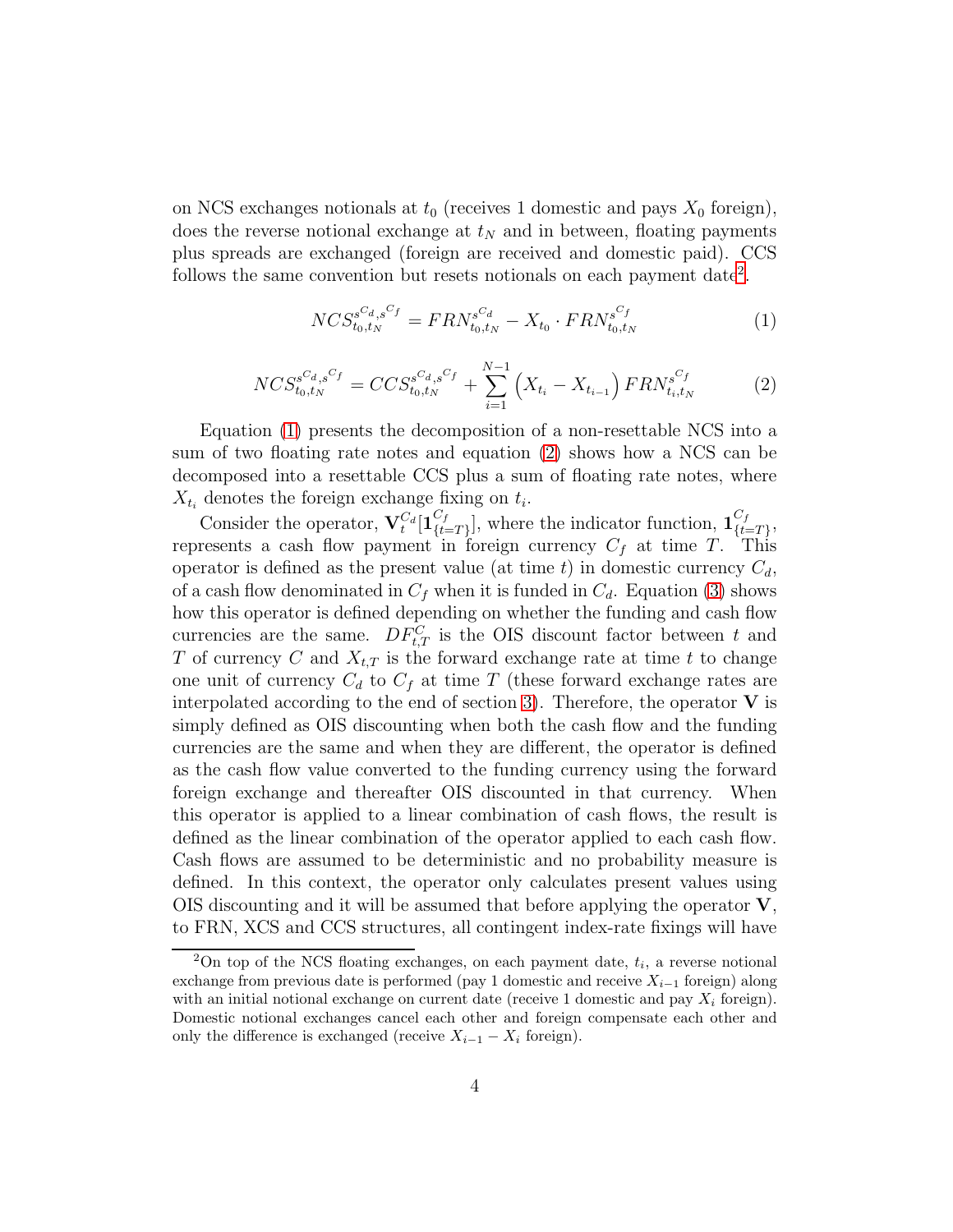been replaced by their forward values so that every cash flow is deterministic before applying the operator.

<span id="page-4-0"></span>
$$
\mathbf{V}_t^C \left[ \mathbf{1}_{\{t=T\}}^C \right] = DF_{t,T}^C \qquad \mathbf{V}_t^{C_d} \left[ \mathbf{1}_{\{t=T\}}^{C_f} \right] = X_{t,T}^{-1} DF_{t,T}^{C_d} \tag{3}
$$

Since current regulation enforces inter-bank trades to be liquidated through Clearing Counter Parties (CCP) such as London Clearing House or exchange collateral in form of variation margin for over-the-counter structures and collateral interest payments are indexed to overnight rates such as EONIA, Fed Funds, Sonia, etc, it is well accepted in the market place to use OIS discounting as the reference funding rate in each currency. In the ISDA Master Agreement which defines the netting set in case of default for a given counterparty, the CSA (Credit Support Annex) specifies the currency in which collateral is exchanged for a set of products. In case of default, the deals associated to each CSA net out in the CSA currency and the collateral balance is taken to compensate for the loss. Therefore, the funding currency is specified by the CSA as the set of deals associated with it exchange collateral in that currency and the funding rate is the OIS. Therefore, the heuristic method takes into account the currency of the collateral, by changing each deterministic cash flow from its own currency to the collateral currency using the foreign exchange forward and thereafter by OIS discounting in that currency according to the right side of equation [\(3\)](#page-4-0).

<span id="page-4-1"></span>
$$
\mathbf{V}_{t}^{C_{d}}\left[FRN_{t_{0},t_{N}}^{s^{C_{f}}}\right] = \frac{DF_{t,t_{0}}^{C_{d}}}{X_{t,t_{0}}} - \sum_{i=0}^{N-1} \left(L_{t,t_{i}}^{C_{f}} + s^{C_{f}}\right) \tau_{i}^{C_{f}} \frac{DF_{t,t_{i+1}}^{C_{d}}}{X_{t,t_{i+1}}} - \frac{DF_{t,t_{N}}^{C_{d}}}{X_{t,t_{N}}} \tag{4}
$$

<span id="page-4-2"></span>
$$
\mathbf{V}_{t}^{C_{d}}\left[FRN_{t_{0},t_{N}}^{s^{C_{d}}}\right] = DF_{t,t_{0}}^{C_{d}} - \sum_{i=0}^{N-1} \left(L_{t,t_{i}}^{C_{d}} + s^{C_{d}}\right)\tau_{i}^{C_{d}}DF_{t,t_{i+1}}^{C_{d}} - DF_{t,t_{N}}^{C_{d}} \tag{5}
$$

Equations [\(4\)](#page-4-1) and [\(5\)](#page-4-2) show two examples of how the  $V$  operator is defined to calculate the present value expressed and funded in domestic units of an FRN denominated in foreign and domestic currencies.  $L_{t,t_i}^C$  is the forward Libor index rate of currency C at time t of the period from  $t_i$  to  $t_{i+1}$  and  $\tau_i^C$ is the year fraction from  $t_i$  to  $t_{i+1}$  according to the conventions of currency C. See that the result of equation [\(4\)](#page-4-1) will not be equal to  $\mathbf{V}_t^{C_f} \left[ FRN_{t_0,t}^{s^C t} \right]$  $\left[ \begin{smallmatrix} s^{C_{f}}\ t_{0},t_{N} \end{smallmatrix} \right] X_{t}^{-1},$ unless foreign exchange forwards get aligned with overnight cash and carry arguments as the funding currency is different.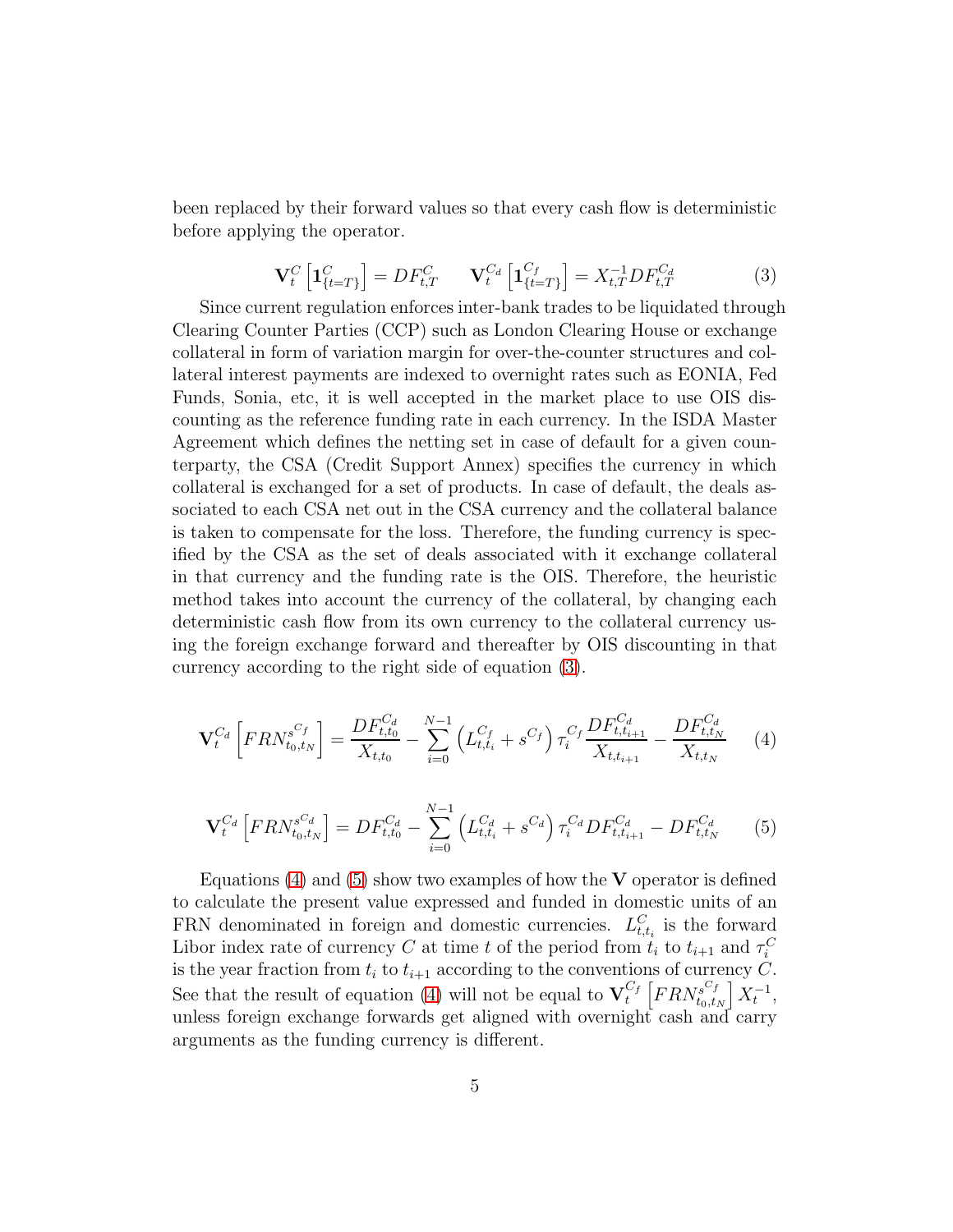The present values provided by the operator  $V$  are indeed a heuristic approximation of the actual price. Convexity corrections or the effect of correlation between Libor and foreign exchange rates are ignored. The errors of this approximation will not have much impact, because the floating cash flows which do not net out in the derivative portfolio will be hedged and therefore swapped into fixed deterministic cash flows which will be properly priced according to the V operator.

| Four-curve method                                                      | Heuristic method                    |  |  |  |  |  |
|------------------------------------------------------------------------|-------------------------------------|--|--|--|--|--|
| Build FF and EO OIS curves forcing overnight index swaps $(OIS) = 0$ . |                                     |  |  |  |  |  |
| Build U3M & E6M estimation curves forcing most liquid $IRS = 0$ and    |                                     |  |  |  |  |  |
| discounting with FF and EO.                                            |                                     |  |  |  |  |  |
| Build USLIBOR & EURIBOR estimation curves for rest of tenors forc-     |                                     |  |  |  |  |  |
| ing tenor swaps $= 0$ .                                                |                                     |  |  |  |  |  |
| Build USD collateralized EUR BA-                                       | Build FX forward curve from mkt     |  |  |  |  |  |
| $SIS$ discount curve forcing $CCS =$                                   | (short term) and forcing USD        |  |  |  |  |  |
| 0. Calculate FX forward curve with                                     | funded heuristic value of $CCS = 0$ |  |  |  |  |  |
| FF and EUR BASIS curves.                                               | (medium and long term).             |  |  |  |  |  |
| Build EUR collateralized USD BA-                                       | Build EUR col. CCB curve forcing    |  |  |  |  |  |
| SIS discount curve from unchanged                                      | EUR funded heuristic value of CCS   |  |  |  |  |  |
| FX forwards and EO OIS curve.                                          | $= 0$ with unchanged FX forwards.   |  |  |  |  |  |
| <b>EUR</b> col: use estimation curves,                                 | Apply heuristic decomposition and   |  |  |  |  |  |
| discount with EO and USD BASIS.                                        | valuation funded in collateral cur- |  |  |  |  |  |
| US col: use estimation curves, dis-                                    | rency using derived CCB curve       |  |  |  |  |  |
| count with FF and EUR BASIS.                                           | (EUR col) or mkt one (USD col).     |  |  |  |  |  |
| EUR col: estim. EUR/USD FX                                             | Estimate EUR/USD FX fwd by          |  |  |  |  |  |
| fwd with EO & USD BASIS.                                               | heuristic interpolation in FX fwd   |  |  |  |  |  |
| US col: estim. EUR/USD FX fwd                                          | curve (see end of section 3).       |  |  |  |  |  |
| with FF & EUR BASIS.                                                   |                                     |  |  |  |  |  |

<span id="page-5-0"></span>Table 1: Comparison of four-curve (benchmark) and heuristic approaches.

Table [1](#page-5-0) compares the steps for valuation using the heuristic method and what will be considered the benchmark: the four-curve approach. It is described for the particular case of EUR and USD currencies but can be applied to any pair of currencies without loss of generality (for these pair of currencies, the market currency swap is collateralized in USD). See that the first three steps are common and they are all carried out through a bootstrap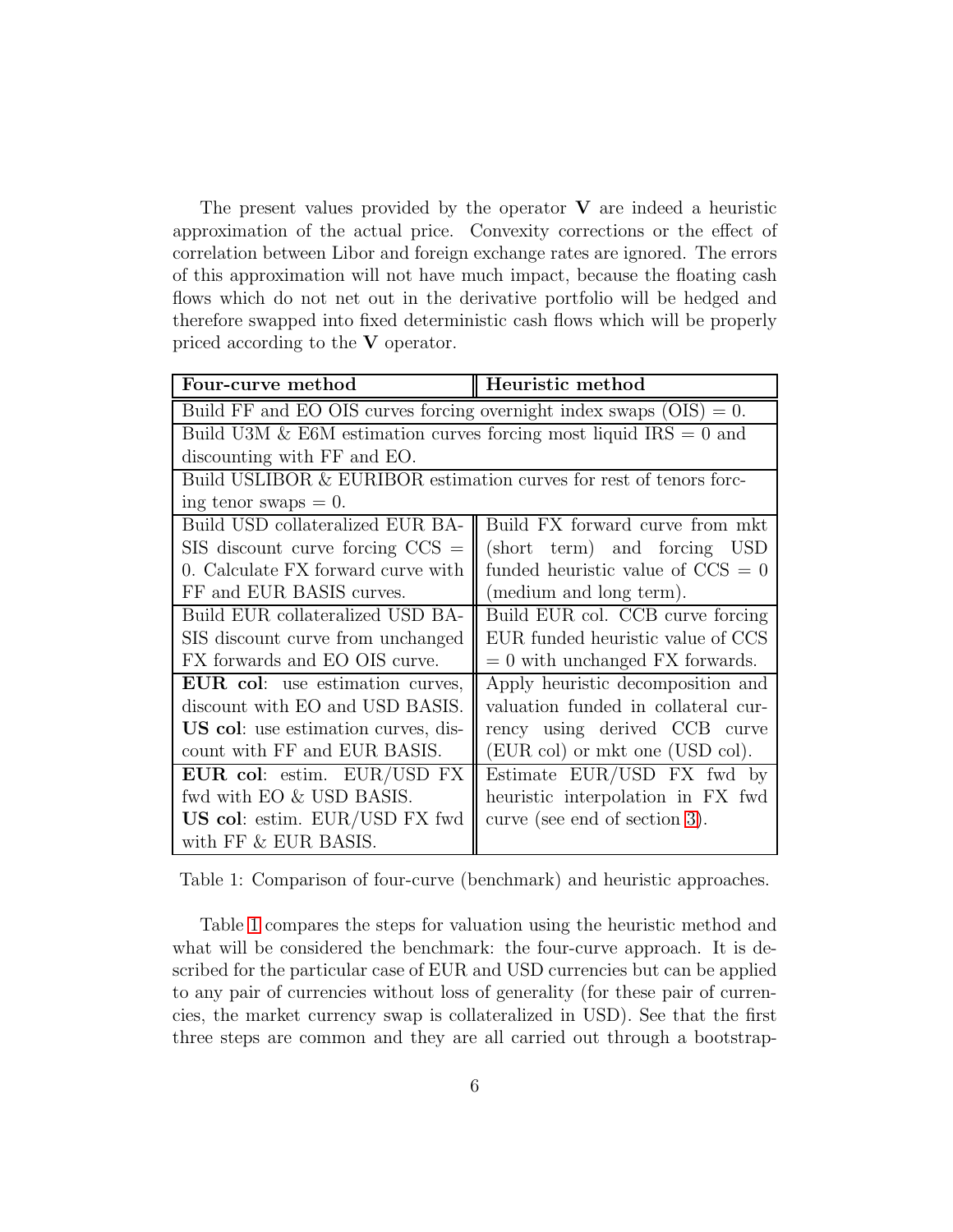ping process. The first one constructs the OIS curves ("FF", Fed Funds for USD and "EO", EONIA, for EUR) by forcing the overnight index swaps to be equal to zero. The second obtains the estimation curves associated with the most liquid tenors (EURIBOR6M, "E6M" in EUR and USLIBOR3M, "U3M" in USD) by forcing fixed versus floating interest rate swaps to be equal to zero and the third builds the rest of tenors of the estimation curves by forcing tenor swaps (floating versus floating such as EURIBOR3M versus EURIBOR6M) to be equal to zero (see [\[3\]](#page-18-2) for more details).

The fourth step of the four-curve approach replaces the discount curve of the currency different from the collateral currency of the market CCS by a basis discount curve so that CCS are equal to zero (using the estimation and the OIS discount curve for the funding or collateral currency). Foreign exchange forwards are then calculated from the basis and OIS discount curves. In the heuristic approach, the foreign exchange forward curve is build out of swap point market quotes for the short term and the rest of the curve is estimated by a bootstrapping method forcing to zero the heuristic valuation of the cash flows associated with market cross currency swaps funded in its collateral currency according to equations [\(4\)](#page-4-1) and [\(5\)](#page-4-2). The interpolation of FX forwards in between two consecutive maturities is carried out according to the end of section [3.](#page-8-0) For the purpose of valuation of the decomposition in section [4,](#page-10-0) this foreign exchange forward curve does not need to be very exact as the cash flows involved are small.

The fifth step calculates the basis discount curve of the four-curve approach when collateral is not exchanged in the currency of the market CCS. This basis curve is calculated assuming that foreign exchange forwards are constant irrespective of the currency in which collateral is exchanged. As they are calculated from the basis and OIS discount curves, the basis curve can be derived from the foreign exchange forward and the OIS curve of the currency in which collateral is exchanged. For the heuristic approach, the cross currency basis spread (CCB) curve quoted by the market assumes collateralization in the currency defined in CCS contracts (USD for CCS exchanging EUR and USD cash flows). However, if collateralization is carried out in the other currency, it is necessary to derive an alternative EUR collateralized cross currency basis (CCB) curve which will be used in the decomposition of section [3.](#page-8-0) This curve is derived by finding the cross currency basis spread to force the heuristic valuation to be equal to zero of CCS for all maturities funded in the other currency from the market convention according to equations [\(4\)](#page-4-1) and [\(5\)](#page-4-2). The difference between cross currency basis spreads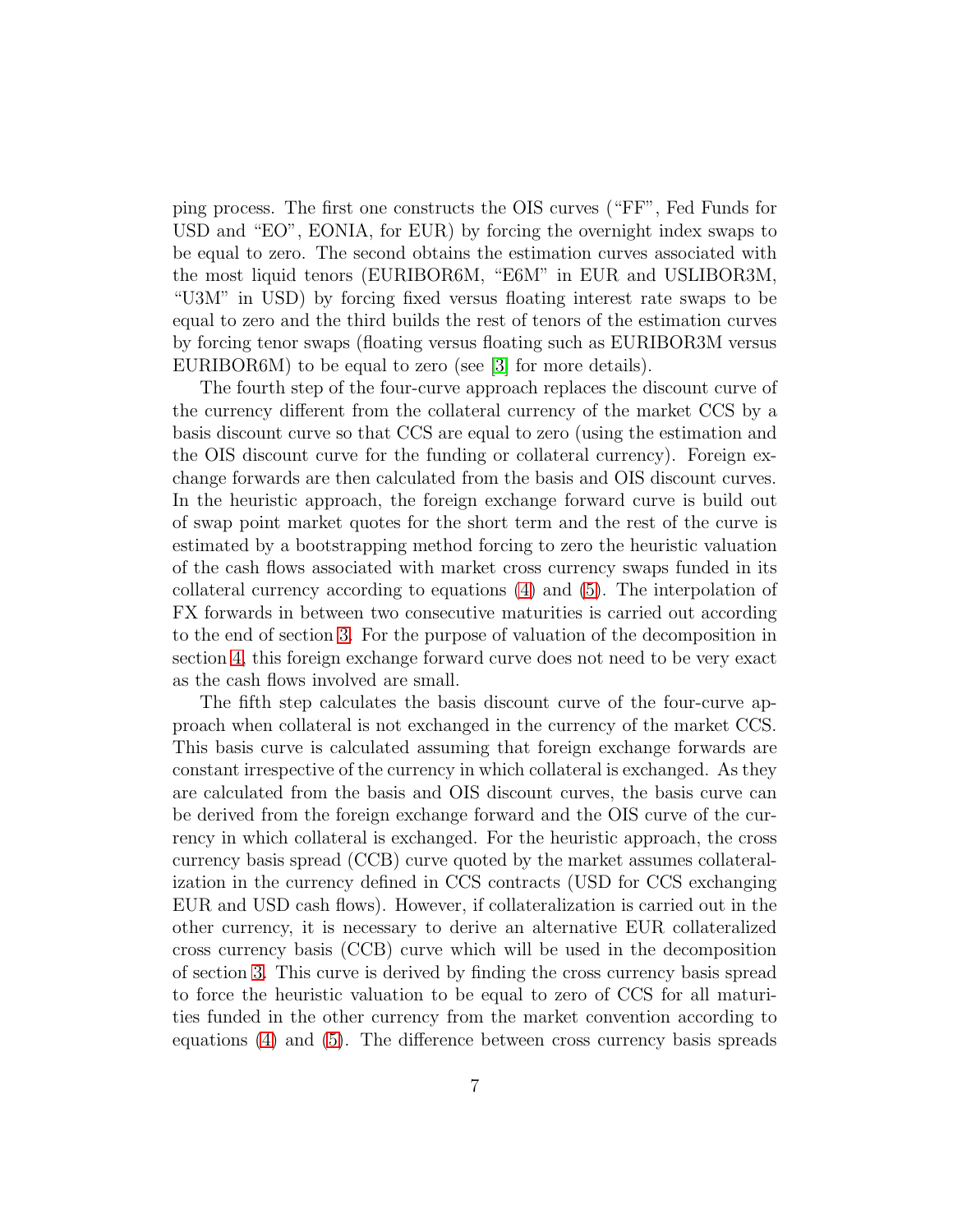assuming collateralization in either the currency of the CCS or the other one is usually or the order of a few basis points.

The sixth step shows the valuation with the four-curve approach depending on the funding currency. Estimation curves are used irrespective of the funding currency, the OIS discount curve is used for the currency in which the operation is funded (the collateral currency) and the basis discount curve is used for the other currency. The heuristic method applies the decomposition of section [4](#page-10-0) using the market cross currency basis curve if the collateral exchanged is the one specified in CCS contracts or the derived cross currency basis curve if collateral is exchanged in the other currency.

Finally, the last step shows the estimation of the foreign exchange forwards. For the four-curve approach, they are calculated using the OIS and basis discount curves used for valuation (see previous steps) and the heuristic method just interpolates them in the previously calculated foreign exchange forward curve.

<span id="page-7-0"></span>
$$
DF_{t,t_i}^{USBASIS} = X_{t,t_i}^{-1} DF_{t,t_i}^{EO} X_t \Rightarrow X_{t,t_i} = X_t \frac{DF_{t,t_i}^{EO}}{DF_{t,t_i}^{USBASIS}}
$$
(6)

<span id="page-7-1"></span>
$$
DF_{t,t_i}^{EURBASIS} = X_{t,t_i} DF_{t,t_i}^{FF} X_t^{-1} \Rightarrow X_{t,t_i} = X_t \frac{DF_{t,t_i}^{EURBASIS}}{DF_{t,t_i}^{FF}} \tag{7}
$$

Equations [\(6\)](#page-7-0) and [\(7\)](#page-7-1) show the equivalence of a discount factor of a basis curve and the valuation of the corresponding cash flow with the heuristic approach. The left hand side of equation [\(6\)](#page-7-0) represents the present value of a USD cash flow funded in EUR (that is why it is discounted with the USD basis curve). The right side shows the USD cash flow converted to EUR through the FX forward and discounted with the EONIA OIS curve to fund it in EUR and converted again back to USD with the foreign exchange spot rate. A similar argument follows from equation [\(7\)](#page-7-1) when the funding currency is USD. See that foreign exchange forwards must be the same from both equations and both involve the two discount curves used for valuation depending on the funding (collateral) currency. When market foreign exchange forwards match those obtained applying overnight cash and carry arguments (discount factors calculated with OIS curves), the asymmetry of funding advantage disappears and basis curves collapse into OIS. In this situation the heuristic method converges into OIS discounting of each cash flow in the currency in which it is denominated.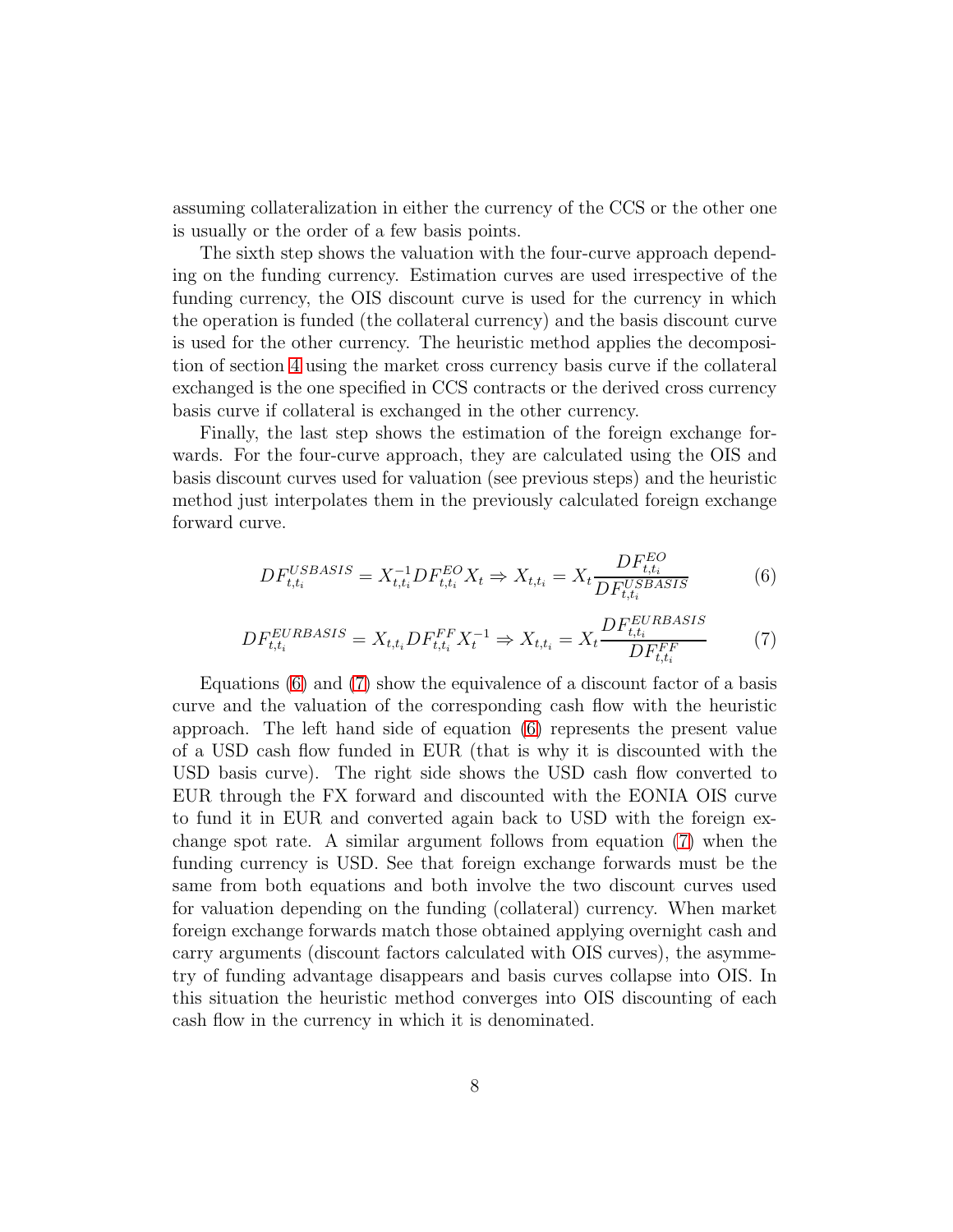In this context, the four-curve and heuristic methods are rather equivalent to each other. Although the four-curve method provides a more general framework for exotic product valuation, the end of section [4](#page-10-0) shows that for the most frequently traded products (swaps and currency swaps) the heuristic valuation provides more funding flexibility for uncollateralied operations (e.g. trades with non-financial institutions and project financing).

## <span id="page-8-0"></span>3 Spread calculation of a zero-value forward start CCS

This section presents how to calculate the market spread of a forward starting resettable currency swap which makes its present value equal to zero. The calculation is carried out in two steps. In the first step, spreads of forward start CCS whose payment dates belong to the current market schedule (dates on exact multiples of the considered frequency tenor) are calculated through a bootstrapping method. The second step estimates the spreads of customized forward start CCS whose product payment dates are in between that market schedule.

Consider  $t_i^{mkt}$  the market schedule of payments considered at present time,  $t = t_0^{mkt}$ , for a given tenor frequency (e.g. 3 months, 6 months, etc) with year fractions,  $\tau_i^{mkt}$ , corresponding to periods from  $t_i^{mkt}$  to  $t_{i+1}^{mkt}$ . The function  $p(T)$  returns the period number ending at or beyond T within the market shedule  $\left(t^{mkt}_{p\left(t^{mkt}_i\right)}=t^{mkt}_i\right)$ .

<span id="page-8-1"></span>
$$
\sum_{i=1}^{p(t_N)} s_N^{mkt} \tau_{i-1}^{mkt} DF_{t,t_i}^{C_d} =
$$
\n
$$
\sum_{i=1}^{p(t_M)} s_M^{mkt} \tau_{i-1}^{mkt} DF_{t,t_i}^{C_d} + \sum_{i=p(t_M)+1}^{p(t_N)} s_{MN}^{mkt} \tau_{i-1}^{mkt} DF_{t,t_i}^{C_d}
$$
\n(8)

The first step calculates the spread,  $s_{MN}^{mkt}$ , of forward starting CCS within market schedule applying the bootrapping equation [\(8\)](#page-8-1). This equation shows the relation among the spreads of market spot and forward starting CCS. A quoted spot starting CCS expiring at  $t_N$ ,  $CCS_{t,t_N}^{sC_d=s_N^{mkt}, sC_f=0}$  $\int_{t,t_N}^{s} e^{-s} s^{-s} ds$ , can be expressed as the composition of a spot starting CCS expiring at  $t_M$ ,  $CCS_{t,t_M}^{sC_d=s_M^{mkt}, sC_f=0}$  $\int_{t,t_M}^{s_u=s_M}$ ,  $\int_{s_u}^{s_u=s_M}$ , and a forward starting CCS,  $CCS_{t_M,t_N}^{S^C d = s_{MN}^{mkt}, s^C f = 0}$  $t_{M,t_N}^{s-a=s_{MN},s}$ , starting at  $t_M$  and expiring at  $t_N$ . Equation [\(8\)](#page-8-1) only considers the spread payments because the rest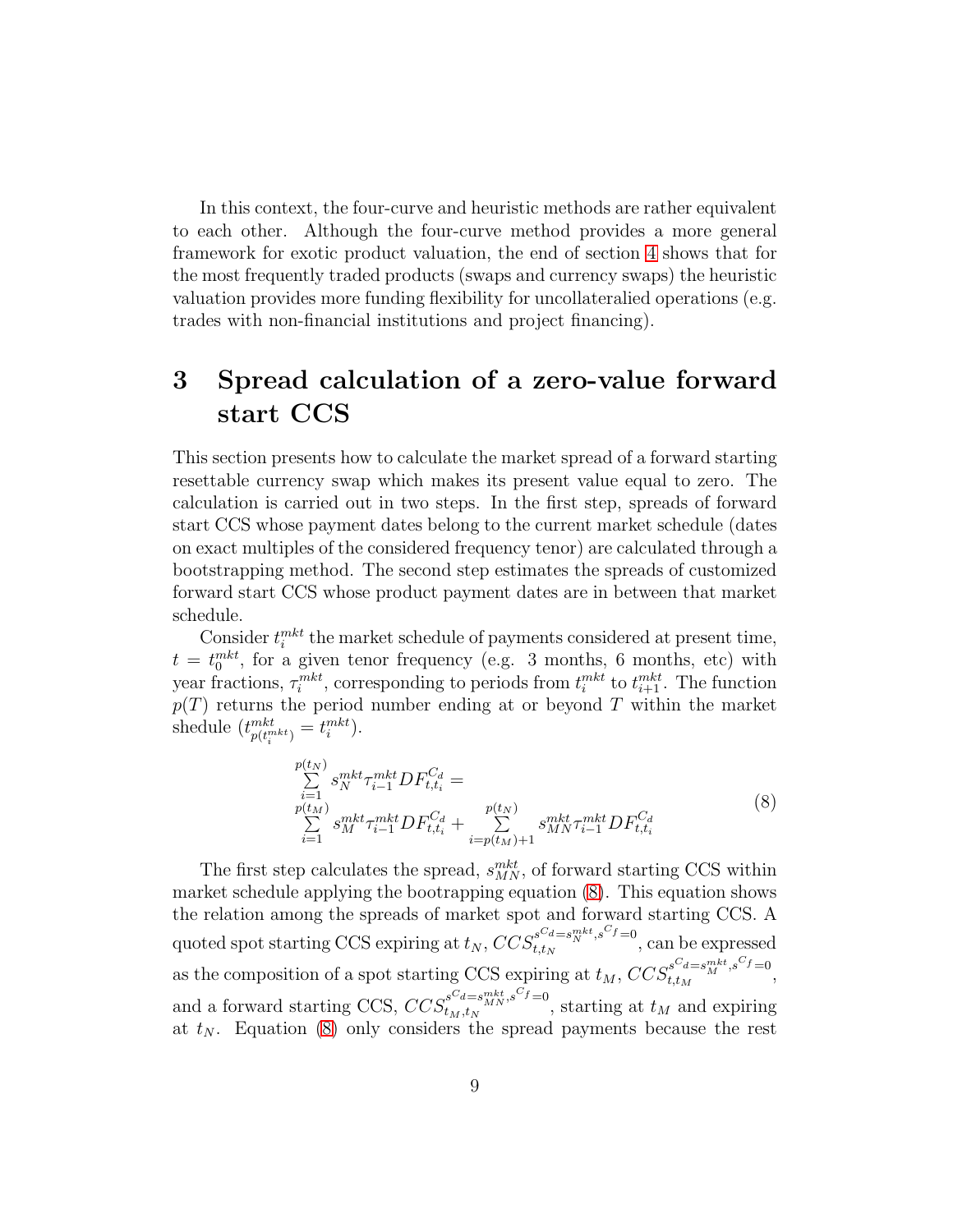of cash flows are the same between the spot CCS expirying at  $t<sub>N</sub>$  and the composition of spot and forward start CCS. This equation assumes that the fixed spreads are set on the domestic currency leg (this case corresponds to a domestic currency different from USD). The solution of the first step is the calculation of the unobserved spread,  $s^{mkt}_{MN}$ , from  $s^{mkt}_{N}$  and  $s^{mkt}_{M}$  which are quoted in the market<sup>[3](#page-9-0)</sup>.

Similarly,  $t_i^{prd}$  $i^{pra}$ , is the schedule of payments of the customized product starting at  $t_U$  and ending at  $t_V$  and the function  $q(T)$  returns the period number within the product schedule ending at or beyond T. The nearest times of the market schedule before and after a given time,  $t_H$ , are respectively denoted by  $t_H^{mkt}$  and  $t_H^{mkt}$  $\frac{mkt}{H}$ .

<span id="page-9-1"></span>
$$
\mathbf{V}_{t}^{C_{d}}\left[FRN_{t_{U},t_{V}}^{s^{C_{d}}=s_{UV}^{OIS}}\right]-X_{t}^{-1}\sum_{j=1}^{q(t_{V})}X_{t,t_{j-1}^{pred}}^{OIS}\mathbf{V}_{t}^{C_{f}}\left[FRN_{t_{j-1}^{pred},t_{j}^{pred}}^{s^{C_{f}}=0}\right]=0
$$
(9)

<span id="page-9-3"></span>
$$
X_{t,T}^{OIS} = X_t \frac{DF_{t,T}^{C_d}}{DF_{t,T}^{C_f}}
$$
\n(10)

The second step starts considering the customized forward start CCS (from  $t_U$  to  $t_V$ ) and the two contiguous CCS with dates in the market schedule which have the same time duration and start just before and after the start date of the customized CCS (from  $t^{mkt}_{\underline{U}}$  to  $t^{mkt}_{\underline{V}}$  and from  $t^{mkt}_{\overline{U}}$  $\frac{mkt}{U}$  to  $t^{mkt}_{\overline{V}}$  $\frac{mkt}{V}$ ). For these three structures, the spreads  $\overline{f}$  forcing their zero value are calculated assuming OIS discounting of every cash flow in its own currency. For the customized CCS, this implies that  $s_{UV}^{OIS}$  is derived to satisfy equation  $(9)^4$  $(9)^4$ . Similar equations can be written for the contiguous CCS (replacing  $t_U$  by  $t_{\underline{U}}, t_V$  by  $t_{\underline{V}}, t_{\underline{j}}^{prd}$  by  $t_{\underline{j}}^{mkt}$  and  $s_{UV}^{OIS}$  by  $s_{\underline{UV}}^{OIS}$ ). The foreign exchange forward,  $X_{t,T}^{OIS}$ , is approximated by equation [\(10\)](#page-9-3) assuming overnight cash and carry arguments based on OIS curves. The solution would give the spreads  $s_{UV}^{OIS}$ ,  $s_{UV}^{OIS}$  and  $s_{UV}^{OIS}$  $\frac{OIS}{UV}$ , which do not include the cross currency basis spread yet.

<span id="page-9-4"></span>
$$
e_{\underline{UV}} = s_{\underline{UV}}^{mkt} - s_{\underline{UV}}^{OIS} \qquad e_{\overline{UV}} = s_{\overline{UV}}^{mkt} - s_{\overline{UV}}^{OIS} \tag{11}
$$

<span id="page-9-0"></span><sup>&</sup>lt;sup>3</sup>It is assumed that the frequency of the floating legs is 3 months. If the floating leg frequency is different from 3 months in either leg, a synthetic market quote for the spot CCS should be obtained introducing the quotes of tenor swaps.

<span id="page-9-2"></span> $4$ See that in equation [\(9\)](#page-9-1), the resettable leg of the CCS has been expressed as the sum of forward starting one period FRN structures.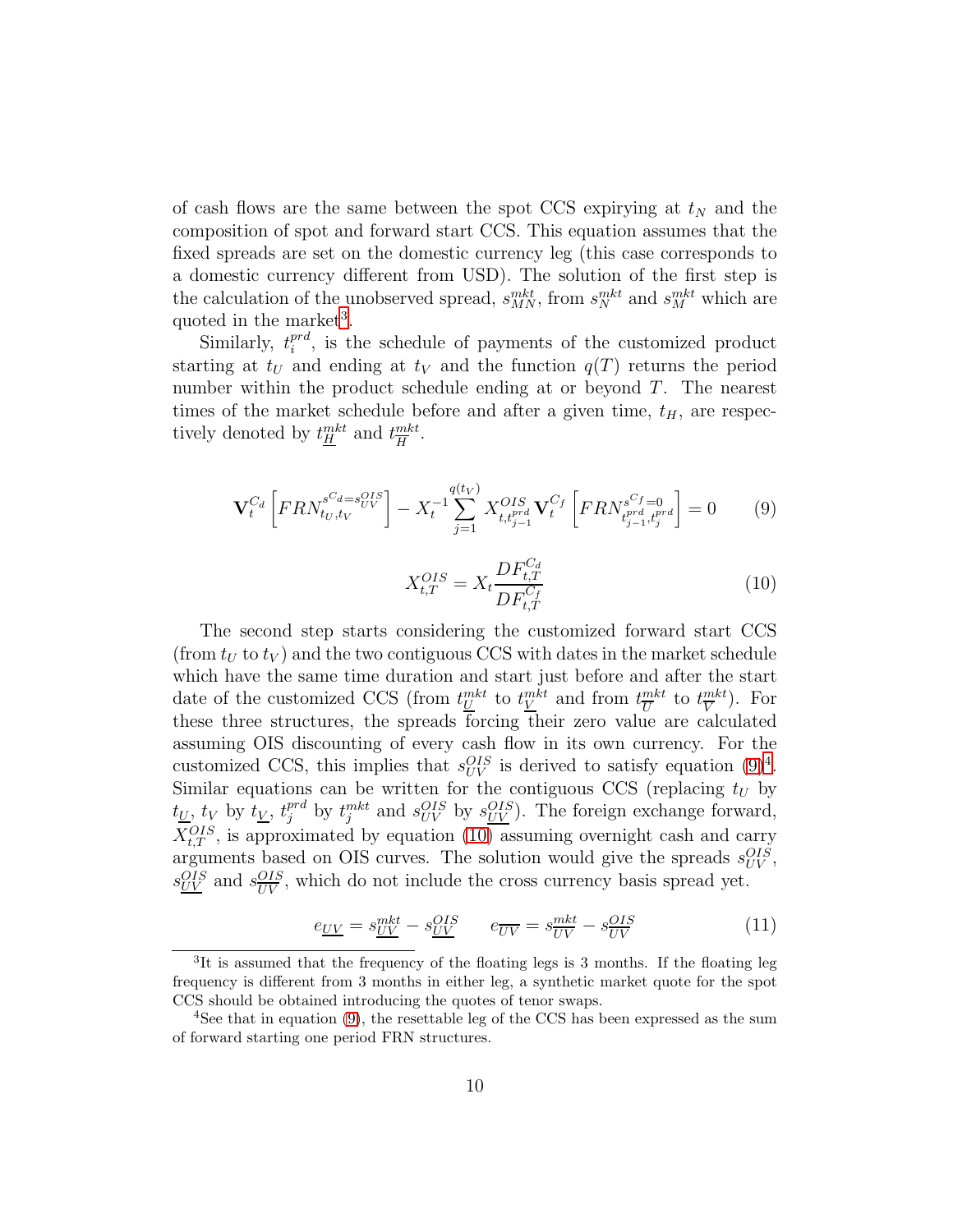<span id="page-10-1"></span>
$$
e_{UV} = \frac{t_{\overline{U}}^{mkt} - t_{U}}{t_{\overline{U}}^{mkt} - t_{\underline{U}}^{mkt}} e_{\underline{UV}} + \frac{t_{U} - t_{\underline{U}}^{mkt}}{t_{\overline{U}}^{mkt} - t_{\underline{U}}^{mkt}} e_{\overline{UV}}
$$
(12)

The second step follows from equation [\(11\)](#page-9-4) which calculates the error of the approximation of the spreads of the two contiguous CCS,  $s_{UV}^{OIS}$  and  $s_{UV}^{OIS}$  $\frac{OIS}{UV},$ obtained from equation [\(9\)](#page-9-1). Finally, the error made by the heuristic equation [\(9\)](#page-9-1) for the customized forward starting CCS spread,  $s_{UV}^{OIS}$ , is interpolated between the errors of the two contiguous CCS according to equation [\(12\)](#page-10-1). This interpolation has good accuracy as it involves the pricing error between two well-calculated market points. Therefore, the accuracy is not significantly lost by the error interpolation because it is indeed small. The spread,  $s_{UV}^{OIS}$ , would be correctly calculated and no correction would be needed when the FX forward is obtained from overnight cash and carry arguments.

<span id="page-10-2"></span>
$$
s_{UV}^{mkt} = s_{UV}^{OIS} + e_{UV}
$$
\n<sup>(13)</sup>

Equation [\(13\)](#page-10-2) finally obtains the customized forward CCS spread by adding to the approximated spread,  $s_{UV}^{OIS}$ , the error,  $e_{UV}$ , which is obtained through linear interpolation between two accurately-estimated errors.

The interpolation of forward foreign exchange rates on a particular date is carried out similarly. They are priced according to the usual cash and carry argument applied to OIS curves according to equation [\(10\)](#page-9-3). The errors between the actual market quotes and this approximation are calculated as in equation [\(11\)](#page-9-4) for the foreign exchange quoted dates previous and following the date to interpolate. The error on the interpolation date is approximated with equation [\(12\)](#page-10-1). Finally, the interpolated error is added to the  $X^{OIS}$ estimation of the foreign exchange forward as in equation [\(13\)](#page-10-2).

### <span id="page-10-0"></span>4 Pricing customized currency swaps

This section prices a customized resettable currency swap through a decomposition procedure in which the currency swap is expressed as the sum of a forward starting market currency swap (whose zero value spread is calculated according to section [3\)](#page-8-0) plus some additional small contributions priced according to section [2.](#page-2-1) This will allow flexibility to choose the currency from which funding and hedging are carried out. Pricing inaccuracies in these small contributions do not usually have a significant impact in pricing (it is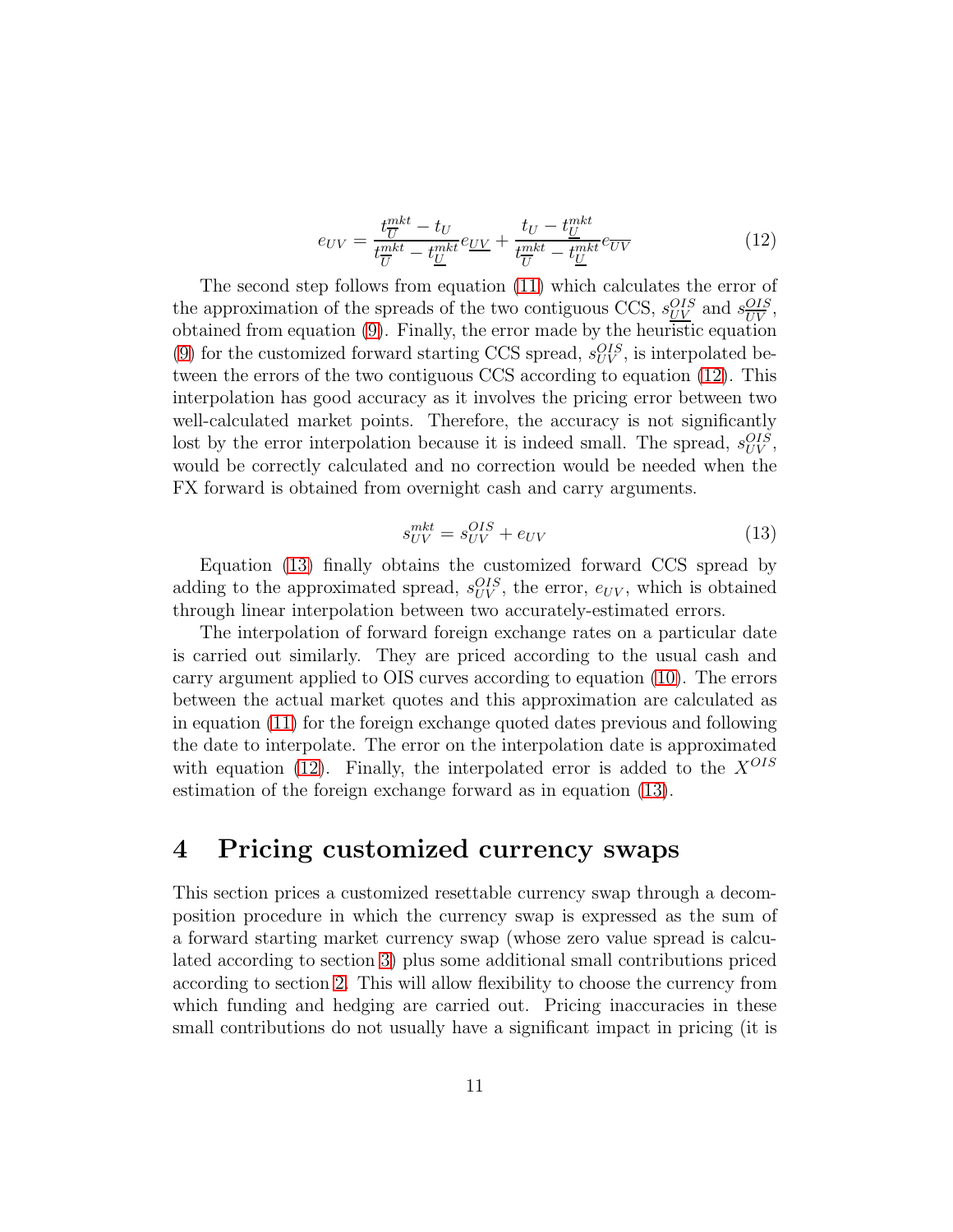like a fine tuning) as the big contributions have been expressed in terms of market quotes.

Consider a customized CCS starting at  $t_U$  and ending at  $t_V$  with customized fixed spreads in both legs  $s_{UV}^{C_d}$  and  $s_{UV}^{C_f}$ . The swap is valued at time  $t = t_L$ , in between the two product fixing dates  $t_L^{prd}$  and  $t_L^{prd}$  $\frac{pr_a}{L}$  where  $t_{\underline{L}}^{prd} < t < t_{\overline{L}}^{prd}$   $(t_{q(t_{\underline{L}})} = t_{\underline{L}}$  and  $t_{q(t_{\overline{L}})} = t_{\overline{L}})$ .

<span id="page-11-0"></span>
$$
CCS_{t_U, t_V}^{s^{C_d} = s_{UV}^{C_d}, s^{C_f} = s_{UV}^{C_f}} = CCS_{t_{U}^{pred}, t_V}^{s^{C_d} = s_{LV}^{mkt}, s^{C_f} = 0} - X_{t_{L}^{pred}} F R N_{t_{L}^{pred}, t_{L}^{pred}}^{s^{C_f} = s_{UV}^{C_f}} + F R N_{t_{L}^{pred}, t_{L}^{pred}}^{s^{C_d} = s_{UV}^{C_d}} + F R N_{t_{L}^{pred}, t_{L}^{pred}}^{s^{C_d} = s_{UV}^{C_d}} + \sum_{j=q \left(t_{L}^{pred}\right)+1}^{q \left(t_V\right)} \left[ \left( s_{UV}^{C_d} - s_{LV}^{mkt} \right) \mathbf{1}_{\left\{t=t_{j}^{pred}\right\}}^{C_d} + s_{UV}^{C_f} \mathbf{1}_{\left\{t=t_{j}^{pred}\right\}}^{C_f} \right] \tag{14}
$$

Equation [\(14\)](#page-11-0) shows the currency swap decomposition. The first term of the right hand side is a forward starting resettable currency swap whose spread,  $s_{\overline{LV}}^{mkt}$ , is obtained according to equation [\(13\)](#page-10-2) using the method of section [3.](#page-8-0) The second and third terms involving FRN structures represent the swap structure of the already started hub period (exchange of notionals and floating payments at the end of the period) and the sum includes the fixed spread,  $s_{UV}^{C_f}$ , of the foreign curve and the fixed payments of the domestic leg, equal to the difference between the customized and market spreads,  $s_{UV}^{C_d}$  and  $s_{\overline{LV}}^{mkt}$ . No valuation has been performed yet, only a payoff decomposition. To do the pricing, three terms are considered: the CCS, the two FRN structures and the last sum of cash flows. The only multi-currency piece of the decomposition is the forward starting CCS whose valuation is zero  $(s_{\overline{LV}}^{mkt}$  is calculated to satisfy this condition). The rest of the pieces involve single currency fixed cash flows. The two FRN cash flows  $CF^{FRN}$  in equation  $(15)^5$  $(15)^5$  $(15)^5$ , must be priced jointly applying either the operator  $\mathbf{V}_{t}^{C_d}[\cdot]$  or  $\mathbf{V}_{t}^{C_f}$  $\int_t^{C_f} [\cdot]$  assuming a common funding currency, either domestic or foreign (see that equation [\(15\)](#page-12-0) has replaced contingent index fixings by their forward values before applying the operator). This common funding avoids the inconsistency between the market forward foreign exchange rate,  $X_{t,t_{\overline{L}}^{prd}}$  and the estimated foreign exchange rate,  $X_{t,t_{\overline{L}}^{prd}}^{OIS}$ , of equation [\(10\)](#page-9-3) using OIS discount factors<sup>[6](#page-11-2)</sup>. Equa-

<span id="page-11-1"></span><sup>&</sup>lt;sup>5</sup>The FRN cash flows in equation [\(15\)](#page-12-0) change signs with respect to equation [\(14\)](#page-11-0) because the notation for a long position of FRN was defined returning the notional and paying the floating rate at expiry.

<span id="page-11-2"></span><sup>&</sup>lt;sup>6</sup>This inconsistency could allow for an arbitrage, as these cash flows are big enough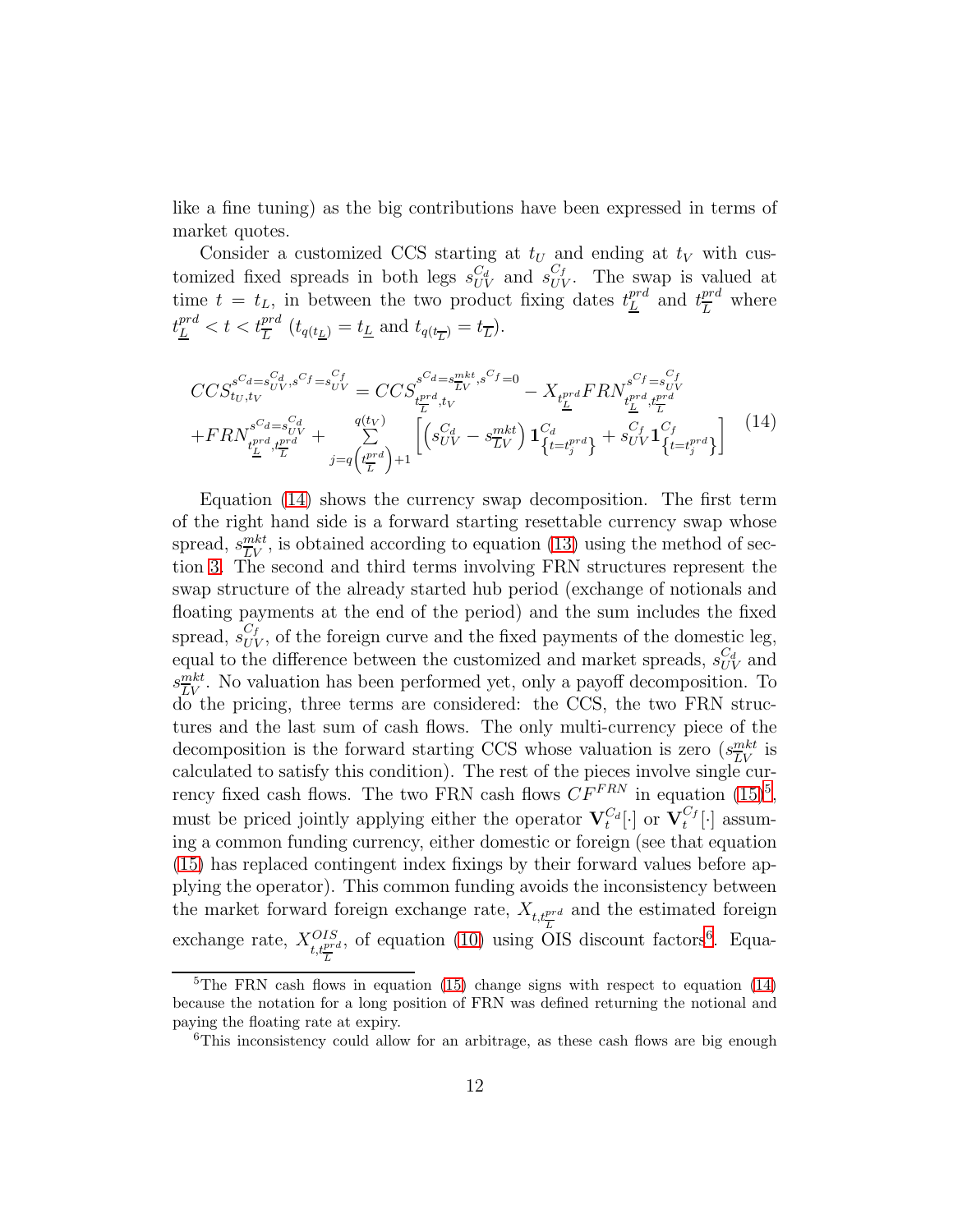tion [\(16\)](#page-12-1) shows the joint valuation of these two FRN cash flows which must be funded in the same currency (usually the collateral currency). Foreign exchange forwards are interpolated according to the end of section [3.](#page-8-0)

<span id="page-12-0"></span>
$$
CF^{FRN} = CF^{C_f} \mathbf{1}_{\{t=t_L^{pred}\}}^{C_f} - CF^{C_d} \mathbf{1}_{\{t=t_L^{pred}\}}^{C_d}
$$
  
\n
$$
CF^{C_d} = [1 + (L_{t,t_L^{pred}}^{C_d} + s_{UV}^{C_d}) \tau_{q(t_L^{pred})}^{pred}]
$$
  
\n
$$
CF^{C_f} = X_{t,t_L^{pred}} [1 + (L_{t,t_L^{pred}}^{C_f} + s_{UV}^{C_f}) \tau_{q(t_L^{pred})}^{pred}]
$$
\n(15)

<span id="page-12-1"></span>
$$
\mathbf{V}_{t}^{C_{d}}[CF^{FRN}] = (CF^{C_{f}}X_{t,t_{\bar{L}}^{pred}}^{-1} - CF^{C_{d}})DF_{t,t_{\bar{L}}^{pred}}^{C_{d}}
$$
\n
$$
\mathbf{V}_{t}^{C_{f}}[CF^{FRN}] = (CF^{C_{f}} - CF^{C_{d}}X_{t,t_{\bar{L}}^{pred}})DF_{t,t_{\bar{L}}^{pred}}^{C_{f}}
$$
\n(16)

Similarly, the last spread sum of equation [\(14\)](#page-11-0) should be jointly funded in the collateral currency and for uncollateralized operations, the currency in which it is decided to fund them. Independently of the funding currency chosen for valuation, every price must be converted to the common currency in which pricing is carried out with the foreign exchange spot. This heuristic method allows choosing the funding currency of these additional cash flows which do not belong to the cross currency swap.

Non-resettable currency swaps can be priced according to the decomposition of equation [\(2\)](#page-3-2). The first term on the right hand side is a customized resettable cross currency swap which can already be priced. The second term is a sum of floating rate notes which can be priced applying operator  $V$  assuming funding in the currency of the collateral or if the operation is not collateralized, the cheapest or most convenient currency to fund it. These discounted cash flows must be converted to the currency in which pricing is accomplished using the corresponding foreign exchange spot.

As it has already been mentioned, if collateralized operations are considered, a common funding must be chosen equal to the collateral currency to allow for valuation agreement with the counterparty with which collateral is exchanged. However, if an uncollateralized transaction is considered, the decomposition of equation [\(14\)](#page-11-0) allows for more flexibility to fund the remaining pieces apart from the currency swap depending on trading convenience and preferences. A typical example happens when a European bank hedges cross currency exposure between USD and EUR with other European institutions

<sup>(</sup>they involve a Libor rate instead of a spread) and the term between their fixing and payment is very liquid (just 3 months).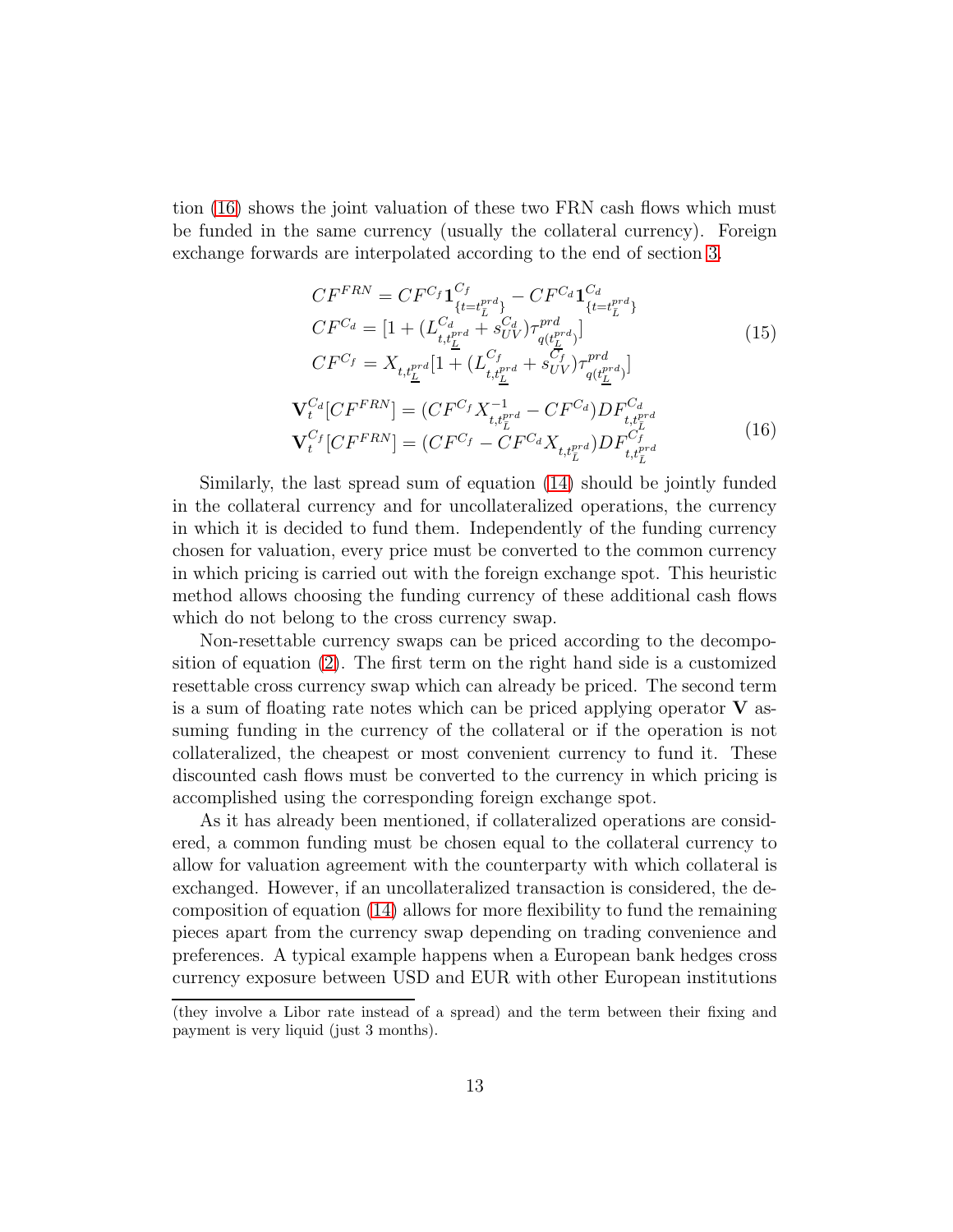under a CSA agreement in EUR. Market currency swaps are collateralized in USD but hedges are closed with institutions which quote them as collateralized in EUR. In this situation, the four curve method requires everything to be collateralized in EUR. However, the heuristic method will collateralize the currency swap in EUR but the remaining pieces of the decomposition may be funded in the cheapest or most convenient currency. If funding in EUR is cheaper than in USD (e.g. negative cross currency spreads), USD cash flows will be cheaper to fund in EUR if they are payed and in USD if received. In addition, if a particular institution has better access and conditions to enter into OIS swaps collateralized in USD rather than EUR (e.g. cleared OIS swaps may only be available with USD collateral), the four curve method would not allow to use them as hedges. Therefore the heuristic method allows a better customization of the valuation with the actual hedge products. This is the main contribution of this method.

### <span id="page-13-0"></span>5 Worked example

This section presents a worked example comparing the two methods with the potential advantage of the heuristic method. The example illustrates the case in which a European institution hedges currency exposure between EUR and USD with other banks under a CSA agreement that exchanges collateral in EUR. The four-curve method funds everything in domestic currency (EUR) and the heuristic method funds the currency exposure in EUR but the rest in USD. The comparison will be done for a resettable (CCS) and a non-resetable (NCS) currency swap, whose legs are denominated in USD and EUR, spreads added to the EUR floating leg of -5.75 basis points and notional amount of 100 million EUR. Market data has been taken on January 29th 2014, with spot and forward foreign exchange rates in USD per EUR of {Spot: 1.3533, 1y: 1.3543, 2y: 1.3610, 3y: 1.3741, 4y: 1.3928, 5y: 1.4143, 7y: 1.4589, 10y: 1.5145}, and a cross currency basis spread curve in basis points added to the EUR floating leg and collateralized in EUR of  $\{1y: -4, 2y: -5.5, 3y: -6.25, ... \}$ 4y: -7, 5y: -7, 7y: -6.75, 10y: -5.75, 15y: -4.75, 20y: -4.5} with zero spread on the USD floating leg.

The cross currency quotes are provided by an institution with a CSA in EUR[7](#page-13-1) . Five curves are considered: EONIA ("EO"), 3 month Euribor

<span id="page-13-1"></span><sup>&</sup>lt;sup>7</sup>The sensitivity propagation method used by the system in which the four-curve method is implemented can only recalibrate the set of curves chosen for valuation. If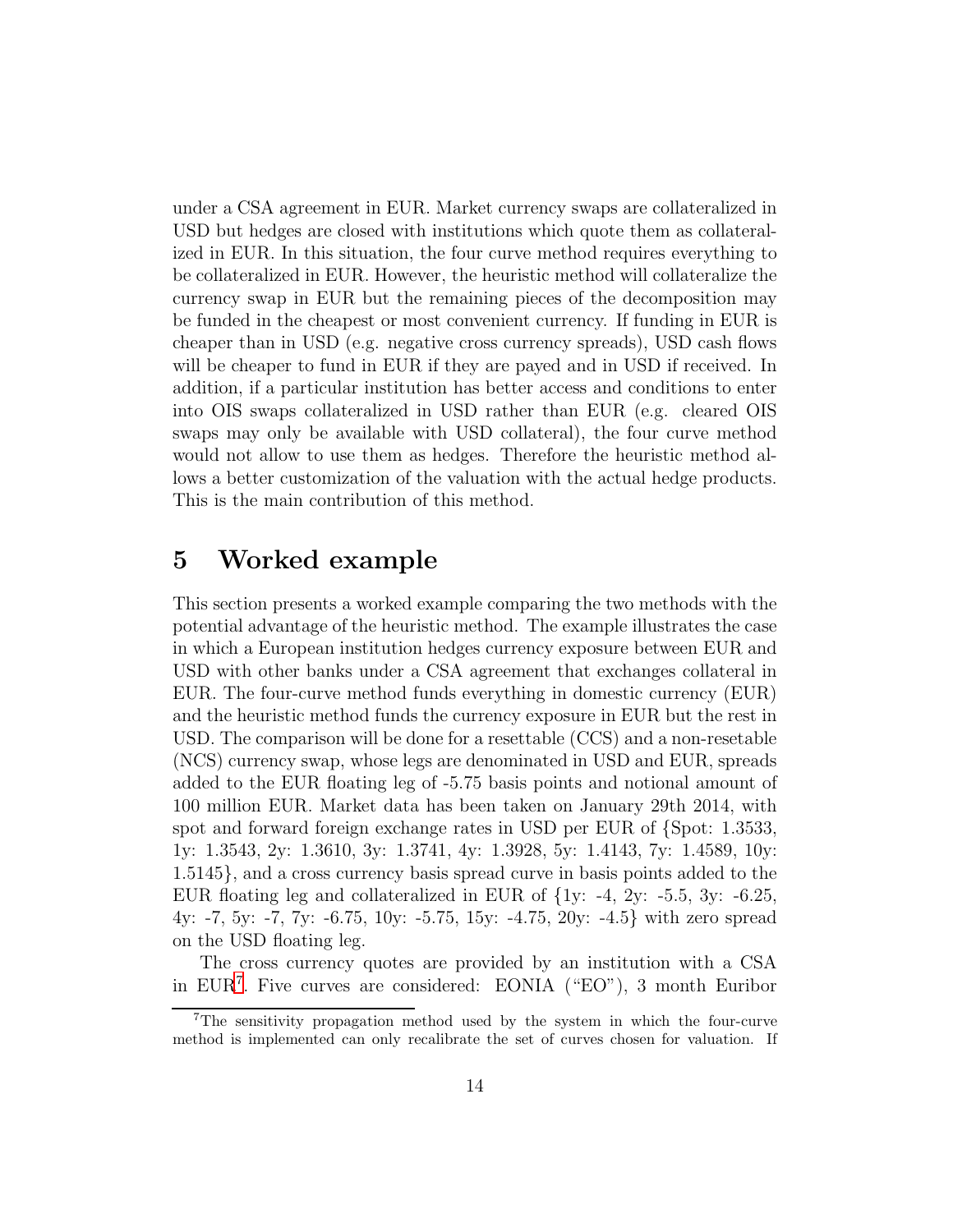|                         | Four-curve method |  |          |     |     | Heuristic method |     |      |  |    |
|-------------------------|-------------------|--|----------|-----|-----|------------------|-----|------|--|----|
| Mat                     |                   |  | 'H<br>Η, | U3M | CCB |                  | E3M | F.F. |  |    |
| $\mathbf{1} \mathbf{y}$ |                   |  |          |     |     |                  |     |      |  |    |
| 5y                      |                   |  |          |     | - 1 |                  |     |      |  |    |
| 9y                      |                   |  |          |     | -2  |                  |     |      |  |    |
| 10y                     |                   |  |          |     | 108 |                  |     |      |  | 96 |
|                         |                   |  |          |     |     |                  |     |      |  |    |

("E3M"), Federal Funds ("FF"), 3 month US Libor ("U3M") and cross currency basis spread ("CCB").

<span id="page-14-0"></span>Table 2: 10 year CCS NPV and deltas (thousand EUR) for four-curve and heuristic methods moving each curve by one basis point.

| NCS                  | Four-curve method |     |    |     |        | Heuristic method |            |          |     |    |
|----------------------|-------------------|-----|----|-----|--------|------------------|------------|----------|-----|----|
| $\operatorname{Mat}$ |                   | E3M | FF | U3M | CCB    | EО               | E3M        | $\rm FF$ | U3M |    |
| 1y                   |                   |     |    |     | O      |                  |            |          |     |    |
| 5y                   |                   |     |    |     |        |                  |            | -        |     |    |
| 9y                   | -2                |     |    |     | $\cup$ |                  |            | -2       |     |    |
| 10y                  | 15                | -15 |    |     | 97     |                  | $^{\circ}$ |          |     | 96 |
|                      |                   |     |    |     | -58    |                  |            |          |     |    |

<span id="page-14-1"></span>Table 3: 10 year NCS NPV and deltas (thousand EUR) for four-curve and heuristic methods moving each curve by one basis point.

Tables [2](#page-14-0) and [3](#page-14-1) show NPV (net present value) and delta sensitivities in thousand EUR of each curve for 10 year CCS and NCS under rate movements of one basis point of the four-curve and heuristic methods. The CCS has zero NPV (net present value) for both pricing methods as they are calibrated to market. The NPV difference for the NCS between both methods (see table [3\)](#page-14-1) is 62.26 thousand which reflects the pricing difference of using USD instead of EUR funding for the non-cross currency risk. For the position shown in table [3](#page-14-1) the heuristic method provides a more negative NPV. This means that EUR funding providing the price given by the four-curve method would be

valuation considers EUR collateral, then market CCS are valued with those set of curves when recalibration is carried out and therefore sensitivities are provided as if collateralized in EUR.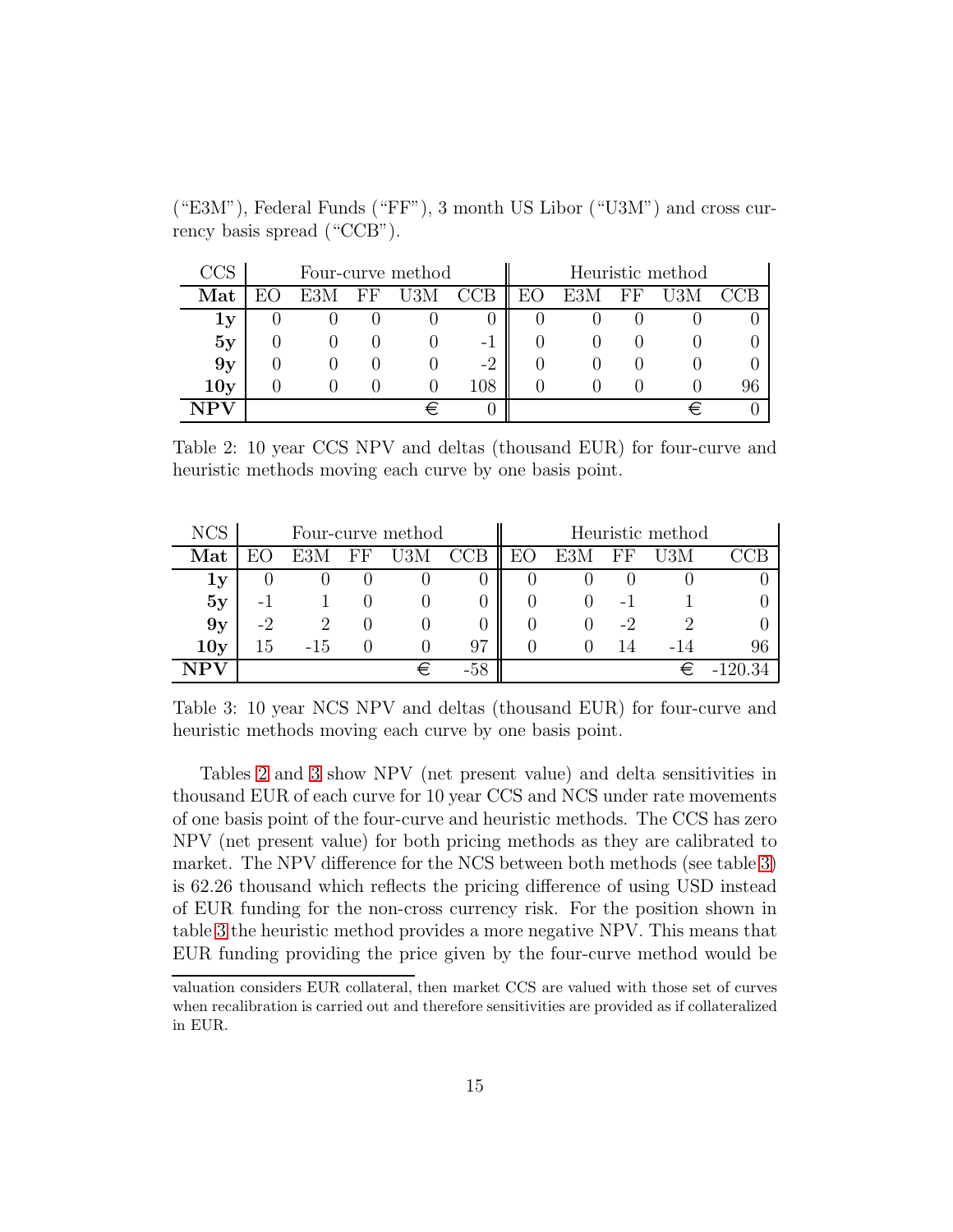cheaper. However, for the opposite position the USD funding would provide a higher NPV and would be preferable.

The four-curve approach calculates sensitivities by finite differences using a propagation algorithm which before pricing any perturbed scenario again, re-calibrates the basis USD discount curve after moving either interest or foreign exchange rates.

For the CCS of table [2,](#page-14-0) both methods provide zero sensitivities to every curve except for the cross currency curve, "CCB". This is as expected because the heuristic algorithm decomposes the CCS in terms of direct quotes of CCB curve and the four-curve uses the propagation method to calculate sensitivities. Some minor sensitivities appear in CCB curve for the fourcurve method for 5 and 9 years. There is a slight mismatch for the fourcurve method at 10 year maturity (108 versus 96) which does not happen for the NCS of table [3.](#page-14-1) This mismatch is much lower for a 5 year CCS (52 versus 50.1) and it might be explained by slight numerical problems of the propagation sensitivity algorithm (this is avoided with the proposed method).

According to equation [\(2\)](#page-3-2), the NCS is decomposed in a CCS plus a series of FRN structures denominated in USD. As the forward foreign exchange curve is increasing, the floating cash flows are always paid. Table [3](#page-14-1) shows the sensitivities of the NCS. The heuristic method funds those cash flows in USD and yields sensitivities to them for "FF" and "U3M"<sup>[8](#page-15-0)</sup> curves as they are funded and discounted with "FF" curve. See that sensitivities to "EO" and "E3M" curves are zero as every EUR cash flow is incorporated into the CCS (the sensitivity appears in the CCB curve). The four-curve method only provides sensitivities to EUR curves with the same sign as the corresponding USD sensitivities of the proposed method<sup>[9](#page-15-1)</sup>. The sensitivities are of the same order for both "EO" and "FF" curves as they have similar interest rate levels.

<span id="page-15-2"></span>
$$
\Delta^{\$} = \frac{\partial (V^{\$} X_t^{-1})}{\partial (X_t^{-1})} = -\Delta^{\bigoplus} X_t + V^{\$}
$$
  

$$
\Delta^{\bigoplus} = \frac{\partial V^{\$}}{\partial X_t} = -\Delta^{\$} X_t^{-1} + V^{\$} X_t^{-1}
$$
 (17)

<span id="page-15-0"></span><sup>8</sup>Rising "U3M" curve increases USD paid cash flows and so the biggest sensitivity is negative as more has to be paid. Rising "FF" curve decreases USD payments providing a positive sign for the biggest sensitivity.

<span id="page-15-1"></span><sup>9</sup>Rising "EO" curve reduces value of EUR leg of the calibrated CCS, which has to be compensated by an increase of USD basis discount curve after propagation (market CCS re-calibration) providing a positive sensitivity (the same sign of the "FF" curve for the heuristic). Rising "E3M" curve lowers USD basis discount curve after propagation, yielding a negative sensitivity (opposite sign of "FF" curve for heuristic).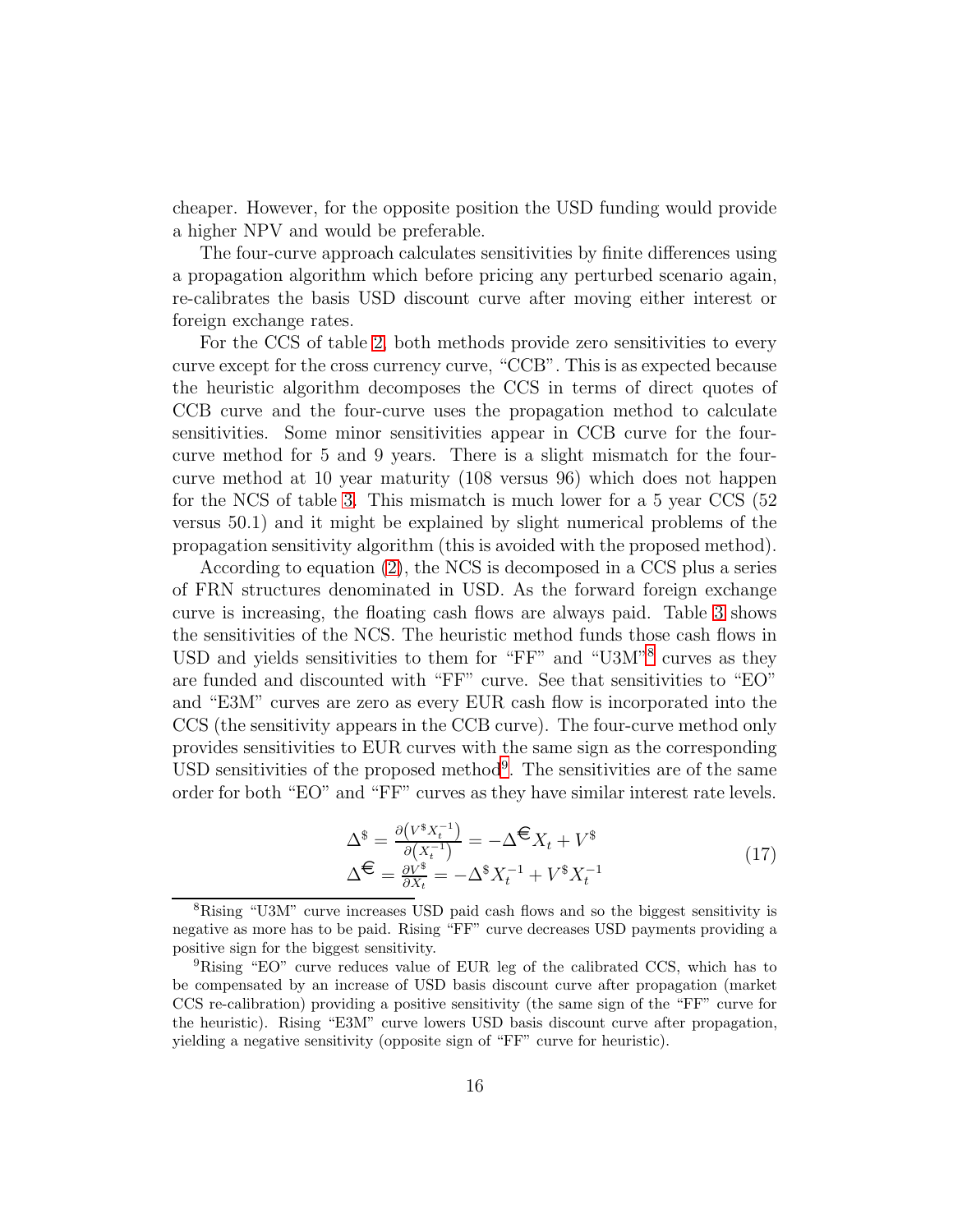Equation [\(17\)](#page-15-2) shows foreign exchange deltas as seen from Europe ( $\Delta^{\$}$ USD) and the US ( $\Delta^{\mathcal{L}}$  EUR), where  $V^{\$}$  is the price in USD and  $X_t$  is the spot foreign exchange rate (USD per unit of EUR). Pricing systems based in Europe usually report  $\Delta^{\epsilon} - V^* X_t^{-1}$  as FX delta, because the deal premium is already in EUR and this amount has to be subtracted from the total amount of Euros to cancel,  $\Delta$ <sup>€</sup>, in order to be delta hedged. See that this cancelling EUR transaction,  $\Delta^{\bigoplus} -V^{\$}X_t^{-1} = -\Delta^{\$}X_t^{-1}$ , is carried out against a quantity of USD,  $-\Delta^{\$}$ , which cancels the open US sensitivity,  $\Delta^{\$}$ . For a US investor, the delta reported by the system would be  $\Delta^{\$} - V^{\$}$ .

|                 |            | Four-curve       | Heuristic |          |  |
|-----------------|------------|------------------|-----------|----------|--|
| FX Delta        | <b>CCS</b> | NCS <sub>1</sub> | CCS       |          |  |
|                 | 39         | $-1,380$         | -37       | $-2.623$ |  |
| $\sqrt{3}$ TIOP |            |                  | 59        |          |  |

<span id="page-16-0"></span>Table 4: 10 year foreign exchange deltas (thousands) of CCS and NCS for four-curve and proposed methods.

Table [4](#page-16-0) shows the foreign exchange deltas of CCS and NCS for four-curve and heuristic methods according to equation [\(17\)](#page-15-2). Values corresponding to  $\Delta^{\epsilon}$  are in thousand EUR and to  $\Delta^{\epsilon}$  in thousand USD. To understand the differences with respect to the two products and methods, see that for the heuristic method under the assumption that terms not belonging to the CCS (the foreign exchange delta is not affected by the funding currency of the CCS) are funded in USD, the foreign exchange deltas are given by equation [\(18\)](#page-17-1), where  $\Delta^{\$}_{CCS,USD}$  stands for  $\Delta^{\$}$  for the resettable currency swap whose additional cash flows of the decomposition are funded in USD. See that for the CCS, only the first 3 month period contributes<sup>[10](#page-16-1)</sup>. For the NCS, the whole 10 year period contributes $^{11}$  $^{11}$  $^{11}$ .

<span id="page-16-1"></span><sup>10</sup>According to the decomposition of equation [\(14\)](#page-11-0) the terms which affect the foreign exchange delta of equation [\(17\)](#page-15-2) are the FRN denominated in foreign currency (USD),  $-X_{t_0}FRN_{t_0,t_0+3m}^{s=0}$  and the sum of foreign spreads,  $s_{UV}^{C_f}$ , which are zero in this example.

<span id="page-16-2"></span> $11$ According to the decomposition of equation [\(2\)](#page-3-2) the CCS contributes with the first period,  $-X_{t_0}FRN_{t_0,t_0+3m}^{s^*}=0$  and from the sum, only the term  $-X_{t_0}FRN_{t_1,t_0+10y}^{s^*}=0$  contributes

as the foreign exchange rate has already been fixed. These two terms together are equivalent to  $-X_{t_0}FRN_{t_0,t_0+10y}^{s=0}$ .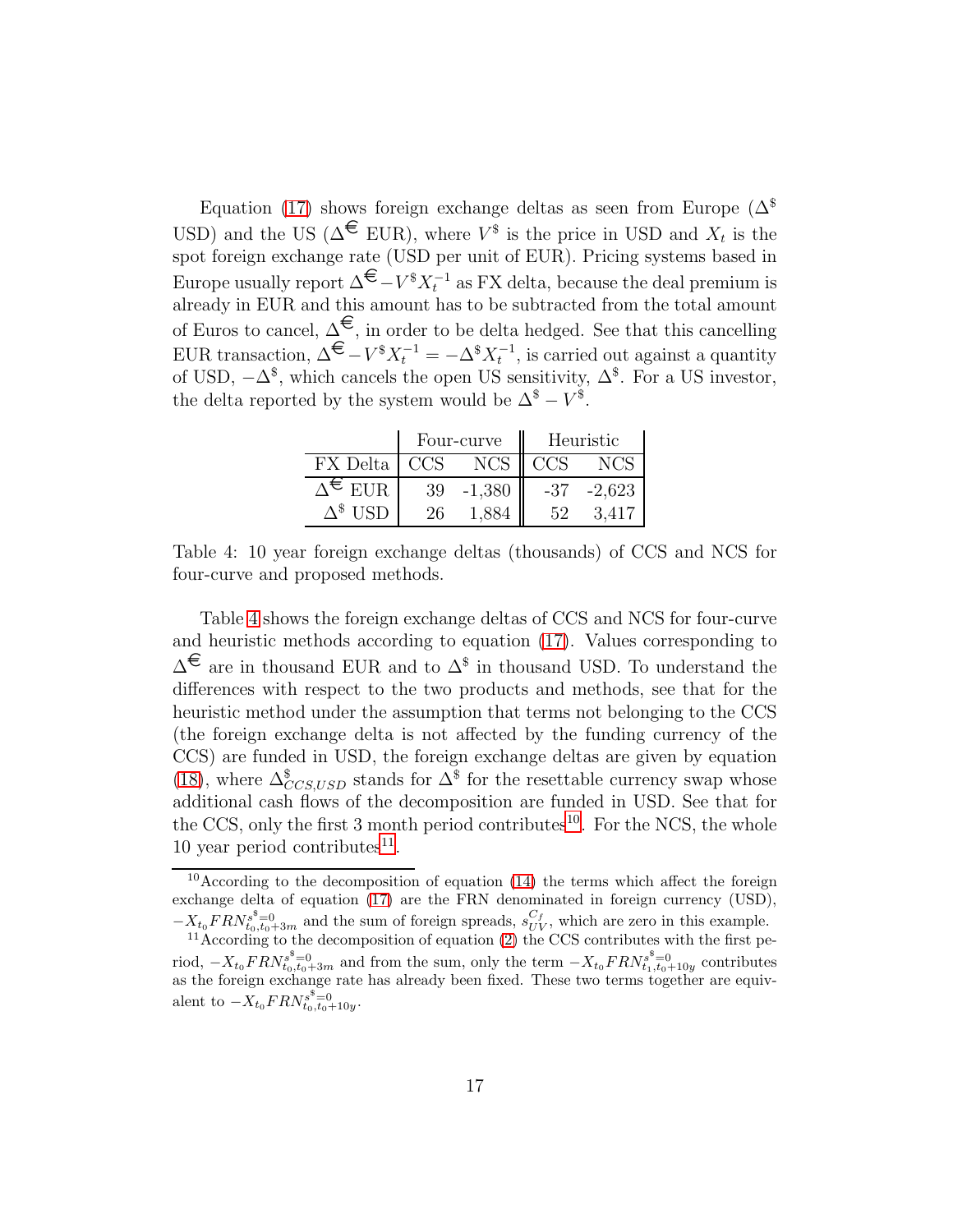<span id="page-17-1"></span>
$$
\Delta_{CCS,USD}^{\$} = \mathbf{V}_{t}^{\$} \left[ -X_{t_{0}} F R N_{t_{0},t_{0}+3m}^{s^{\$} = 0} \right] \n\Delta_{NCS,USD}^{\$} = \mathbf{V}_{t}^{\$} \left[ -X_{t_{0}} F R N_{t_{0},t_{0}+10y}^{s^{\$} = 0} \right]
$$
\n(18)

Foreign exchange deltas of CCS are much smaller than those of NCS because for the CCS only a period of 3 months contributes, whereas for the NCS, the whole 10 year period contributes. CCS EUR deltas ( $\Delta^{\mathbf{\epsilon}}$ ) change signs between four-curve and proposed methods (39 versus -37), because both CCS premium and delta are small and comparable (see equation [\(17\)](#page-15-2) to relate EUR and USD deltas).

Equation [\(19\)](#page-17-2) shows the foreign exchange deltas when the heuristic method funds the remaining terms apart from the CCS component in EUR. See that the operator  $\mathbf{V}_{t}^{\mathbf{\epsilon}}[\cdot]$  is used to represent that cash flows are converted with foreign exchange forwards to EUR and thereafter discounted with curve "EO". If this heuristic valuation is differentiated with respect to  $X_t^{-1}$ , the  $X_t^{-1}$  factors of the foreign exchange forwards will disappear which is equivalent to multiply deltas by  $X_t$  as shown in equation [\(19\)](#page-17-2). If these deltas are calculated with the heuristic method as shown in equation [\(19\)](#page-17-2) in thousand USD, see that they are similar to those calculated by the four-curve method (see second row, left side of table [4\)](#page-16-0).

<span id="page-17-2"></span>
$$
\Delta_{CCS,EUR}^{\$} = X_t \mathbf{V}_t^{\mathbf{\mathbf{\mathbf{\mathbf{\mathbf{\mathbf{\mathbf{\mathbf{C}}}}}}}}[-X_{t_0} F R N_{t_0, t_0 + 3m}^{s^{\$} = 0}] = 26
$$
\n
$$
\Delta_{NCS, EUR}^{\$} = X_t \mathbf{V}_t^{\mathbf{\mathbf{\mathbf{\mathbf{\mathbf{\mathbf{\mathbf{\mathbf{\mathbf{C}}}}}}}}[-X_{t_0} F R N_{t_0, t_0 + 10y}^{s^{\$} = 0}] = 1,906
$$
\n(19)

See that foreign exchange deltas differ depending on the funding currency chosen by the heuristic method mainly because the valuation of the last notional payment of the FRN may differ depending on whether it is discounted with "FF" or converted to EUR and discounted with curve "EO". As EUR funding has advantage compared to USD, the EUR funded delta is lower.

### <span id="page-17-0"></span>6 Conclusions

A heuristic present value concept for multi-currency pricing and hedging has been proposed which naturally allows choosing the funding and therefore the valuation collateral currency. This concept is applied to the valuation of cross currency swaps by decomposing them into a major component with the cross currency basis risk plus minor residual components. This method